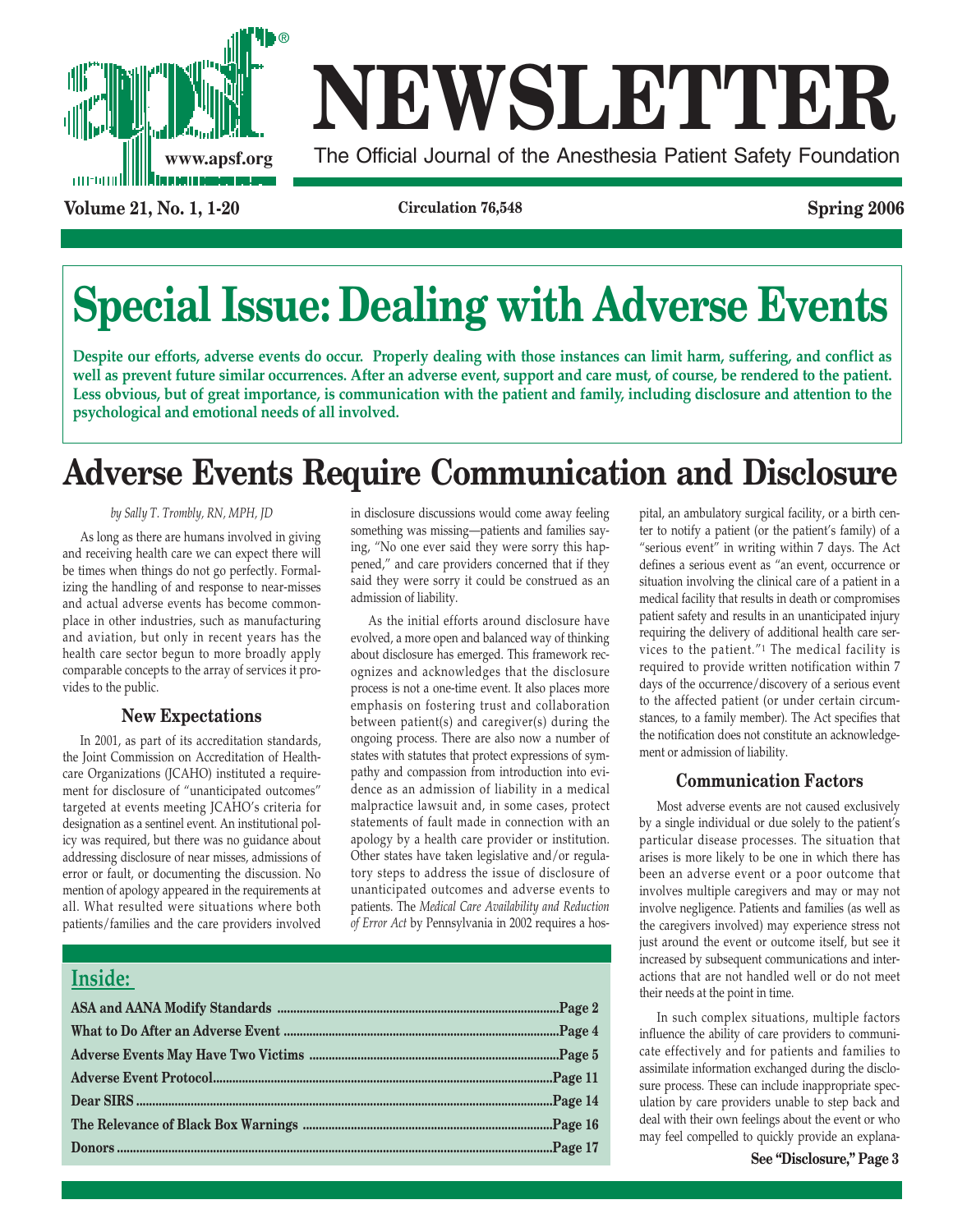### **ASA and AANA Modify Standards to Include Audible Alarms**

Due to adverse events occurring in the absence of audible alarms and due to efforts initiated by the Anesthesia Patient Safety Foundation, effective October 25, 2005, the American Society of Anesthesiologists Standards for Basic Anesthetic Monitoring have been modified as follows:

Under Standard 2, Oxygenation, the following has been added:

"When the pulse oximeter is utilized, the variable pitch pulse tone and the low threshold alarm shall be audible to the anesthesiologist or the anesthesia care team personnel."

Under Standard 2, Ventilation, the following has been added:

"When capnography or capnometry is utilized, the end tidal  $CO<sub>2</sub>$  alarm shall be audible to the anesthesiologist or the anesthesia care team personnel."

As with several other standards, under extenuating circumstances, the responsible anesthesiologist may waive these requirements. It is recommended that if this is done a notation should be made in the patient's record, including the reason that this/these requirements were waived.

In a similar fashion, the American Association of Nurse Anesthetists has incorporated new language into Standard V of *The Scope and Standards for Nurse Anesthesia Practice* as follows:

"When any physiological monitoring device is utilized, variable pitch and low threshold alarms should be turned on and audible in most circumstances. The omission of any monitoring standards shall be documented and the reason stated on the patient's anesthesia record."

Please be aware of these changes and keep your alarms on!

# **SUPPORT YOUR APSF**

### **Your Donation:**

- **Funds Research Grants**
- **Supports Your** *APSF Newsletter*
- **Promotes Important Safety Initiatives**
- **Facilitates Clinician-Manufacturer Interactions**
- **Supports the Website**

*Please make checks payable to the APSF and mail donations to*

**Anesthesia Patient Safety Foundation (APSF)** 520 N. Northwest Highway Park Ridge, IL 60068-2573



**The Anesthesia Patient Safety Foundation Newsletter** is the official publication of the nonprofit Anesthesia Patient Safety Foundation and is published quarterly at Wilmington, Delaware. Annual contributor status: Individual - \$100.00, Corporate - \$500.00. This and any additional contributions to the Foundation are tax deductible. © Copyright, Anesthesia Patient Safety Foundation, 2005.

**Cure for the Dopey Doc?..................................................................................................Page 9 Managing Fatigue............................................................................................................Page 10 Britain & Ireland's Approach to Fatigue ..................................................................Page 13 Costs of Fatigue ..............................................................................................................Page 15 Donors ................................................................................................................................Page 17 Report on Long-Term Outcome Workshop................................................................Page 18 Contract Contract Contract Contract Contract Contract Contract Contract Contract Contract Contract Contract C** 

people are killed or injured each year in crashes attributed to drivers who fell asleep atthe wheel or were impaired by severe drowsiness. These examples and many others reveal that fatigue isa problem that extends beyond health care and is deeply embedded within our society. Studies have shown <sup>a</sup> correlation between the performance effects of sleep deprivation and wakefulness, psychomotor function was equivalent to <sup>a</sup> blood alcohol concentration of 0.1%. This is at or above the legal limit for driving in most states. Think of the professional and personal liability of coming to work intoxicated!

The opinions expressed in this *Newsletter* are not necessarily those of the Anesthesia Patient Safety Foundation or its members or board of directors. Validity of opinions presented, drug dosages, accuracy, and completeness of content are not guaranteed by the APSF.

#### **APSF Executive Committee:**

Robert K. Stoelting, MD, President; Jeffrey B. Cooper, PhD, Executive Vice President; George A. Schapiro, Executive Vice President; David M. Gaba, MD, Secretary; Casey D. Blitt, MD, Treasurer; Sorin J. Brull, MD; Robert A. Caplan, MD; Nassib G. Chamoun; Robert C. Morell, MD; Michael A. Olympio, MD; Richard C. Prielipp, MD.

#### **Newsletter Editorial Board:**

Robert C. Morell, MD, Editor; Sorin J. Brull, MD; Joan Christie, MD; Jan Ehrenwerth, MD; John H. Eichhorn, MD; Lorri A. Lee, MD ; Rodney C. Lester, PhD, CRNA; Glenn S. Murphy, MD; Denise O'Brien, BSN, RN; Karen Posner, PhD; Wilson Somerville, PhD; Jeffery Vender, MD.

Address all *general, contributor, and subscription* correspondence to:

**Administrator, Deanna Walker Anesthesia Patient Safety Foundation Building One, Suite Two 8007 South Meridian Street Indianapolis, IN 46217-2922**

**e-mail address: apsfoffice@aol.com FAX: (317) 888-1482**

Address *Newsletter* editorial comments, questions, letters, and suggestions to:

**Robert C. Morell, MD Editor,** *APSF Newsletter c/o Addie Larimore, Editorial Assistant* **Department of Anesthesiology Wake Forest University School of Medicine 9th Floor CSB Medical Center Boulevard Winston-Salem, NC 27157-1009 e-mail: apsfeditor@yahoo.com**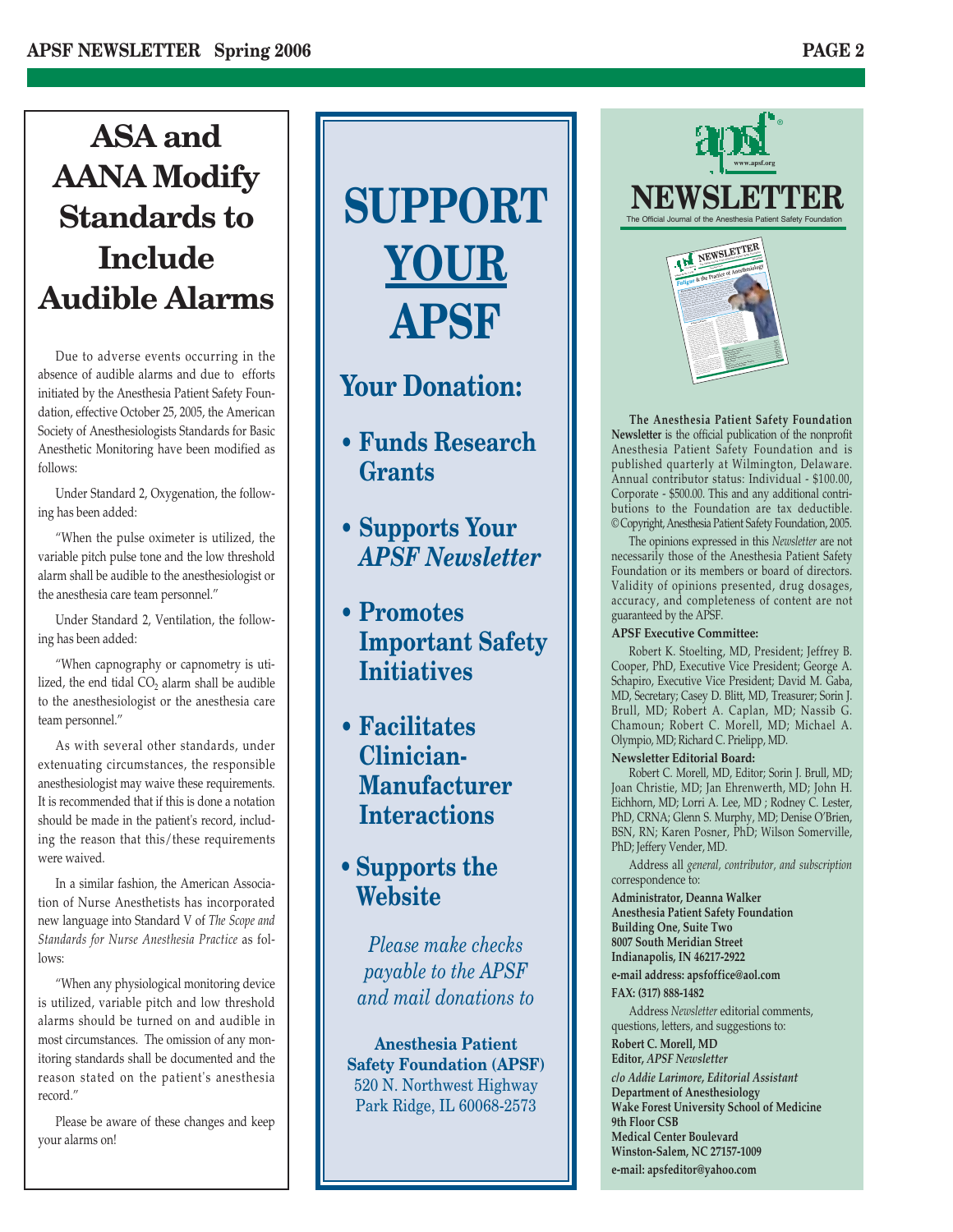### **Disclosure and Apology May Not Increase Liability**

#### **"Disclosure," From Page 1**

tion even though all relevant facts are not yet known. In addition, individual patients and/or family members may not be emotionally ready to listen and fully comprehend, due to feelings of anger or denial over the situation that has arisen. This highlights the importance of recognizing both the readiness and current information needs of the parties participating in the disclosure conversations. In this setting, the existing relationship between the patient/family and the care providers involved faces some of its greatest challenges.

What should go into open and balanced conversations about an adverse event or outcome? Are there ways to meet what may be differing needs of participants on both sides? An obvious first step is to address the patient's immediate clinical needs, the scope of which will vary depending on the situation. The content of an initial conversation related to the event or outcome may be somewhat limited due to the particular clinical circumstances, but should convey the facts needed to make immediate care decisions. The information should be delivered with sensitivity, keeping the patient's and family's best interests in mind, and meeting the patient's need to know.

When a caregiver (or a member of a caregiver's family) is the patient and experiences an adverse event, his/her response is comparable to that of patients who are not clinicians.2 So one way for caregivers to foster understanding of the value of empathetic disclosure conversations is to envision themselves as the patient (or family member) and think about what questions they would have in that role, and what they'd want to hear. Things that most patients and families want to have included in the conversations include a sincere apology, reassurance that there will be an opportunity for ongoing dialogue, an appropriate investigation of the event or outcome, and the identification/remediation of problems that contributed to the event or outcome focused toward preventing someone else from experiencing the same situation. In addition, the patient would also be awaiting assurance that everything possible is being done to minimize the effects of the mishap. Depending on the situation, conversations may occur over a period of time as additional information becomes available or previous discussions need to be re-reviewed or clarified.

#### **The Impact of Disclosure Conversations**

There continue to be questions as to whether disclosure conversations, if done in a timely and open manner, can help to reduce professional liability risk exposure. So far, data on the effects of timely and open disclosure conversations on professional liability risk exposure have been mostly anecdotal or based on research using scenarios and/or mock trials.3 In addition, a universal difficulty in quantifying the effectiveness of disclosure conversations is related to the variety of professional liability coverage mechanisms present in private practice settings and health care systems in this country and the interaction of those mechanisms with the federal and state legal systems.

Example 1: The Veterans Affairs Medical Center in Lexington, Kentucky. This institution has received favorable publicity for its proactive program of disclosure of adverse events and offers of settlement to patients/families treated within its facilities.3 What has garnered less notice is the fact that in their system, 1) an individual whose disability becomes increased as a result of an adverse event can have his/her existing compensation level raised, 2) individual federal employees (including physicians) are not named as defendants in lawsuits (the federal government is), and 3) for lawsuits that do arise, the government does not face punitive damages. These factors limit the ability to successfully apply this model in private sector health care systems.

Example 2: COPIC Insurance Company insures more than 80% of the privately insured physicians in Colorado. In 2000, COPIC launched its "3Rs Program," which stands for Recognize, Respond, and Resolve unanticipated medical outcomes.4 Insured physicians enroll prospectively in the program and agree to accept certain responsibilities. These include the responsibility to initiate the 3R program process by reporting the incident to COPIC and being directly involved in the subsequent processes and interactions. The program offers patients compensation for loss of time (\$100/day up to \$5,000) and reimbursement for out-of-pocket medical expenses (up to \$25,000) paid by the patient. Patients retain the right to pursue legal action, but become ineligible to continue program participation if they submit a written demand for compensation, an attorney or the state Board of Medicine becomes involved, or legal action is instituted. Program data through 2004 indicate payments ranging from \$95 to \$30,000 occurred in 305 of 930 qualifying incidents.4 A recent study based on a series of focus groups with participants recruited from COPIC's open and closed 3R cases concluded the collaborative process offered benefits for both patients and providers, and helps reinforce the importance of communication in the relationship between patients and their caregivers.5

#### **The Value of Disclosure Conversations**

Disclosure and apology, done well, should not increase potential liability. On the other hand, disclosure and apology done in an insensitive manner, based on speculation, or not at all, may ultimately result in deterioration or destruction of trust and the relationship between the patient and caregivers.

According to Dr. Lucian Leape, a noted patient safety researcher, at least 1 trial attorney for plaintiffs has told him "that two-thirds of his clients would go away if doctors and hospitals told them what happened and apologized." This plaintiff's attorney also said he puts the physician in a malpractice case on the witness stand near the end of a trial and asks, "When this happened did you tell the patient you were sorry?" If the answer is, "No, I didn't," the plaintiff's attorney says the jurors get dollar signs in their eyes. "So," he concludes, "It's smart to say 'I'm sorry.' "6

*Ms. Trombly is the Executive Director of the Dartmouth-Hitchcock Risk Management Program in Lebanon, NH, and is a member of the APSF Board of Directors.*

#### **References**

- 1. Medical Care Availability and Reduction of Error Act (MCare) of March 20, 2002. P.L. 154, Act 13, Sec. 302 (Pennsylvania). Available at: http://www.mcare.state.pa.us/mclf/lib/mclf/hb1802. pdf. Accessed February 14, 2006.
- 2. Closed Claim Abstract: MD Becomes Patient, Error Victim. Resource Risk Management Foundation of the Harvard Medical Institutions, June 2005. Available at: www.rmf.harvard.edu/patientsafety/resource/archive /0506/case.asp. Accessed 2/11/2006.
- 3. Kachalia A, Shojania KG, Hofer TP, et al. Does full disclosure of medical errors affect malpractice liability? The jury is still out. *Jt Comm J Qual Saf* 2003;29:503-11.
- 4. COPIC's 3Rs Program Newsletter. COPIC Insurance Company, Denver, CO 2005;2(1). Available at: http://callcopic.com/publications/3rs/vol\_2\_issue\_1\_j un\_2005.pdf. Accessed February 14, 2006.
- 5. Duclos CW, Eichler M, Taylor L, et al. Patient perspectives of patient-provider communication after adverse events. *Int J Qual Health Care* 2005;17:479-86.
- 6. The Power of Apology. Resource, Risk Management Foundation of the Harvard Medical Institutions June 2005. Available at: www.rmf.harvard.edu/ patientsafety/resource/archive/0506/feature1.asp. Accessed February 11, 2006.

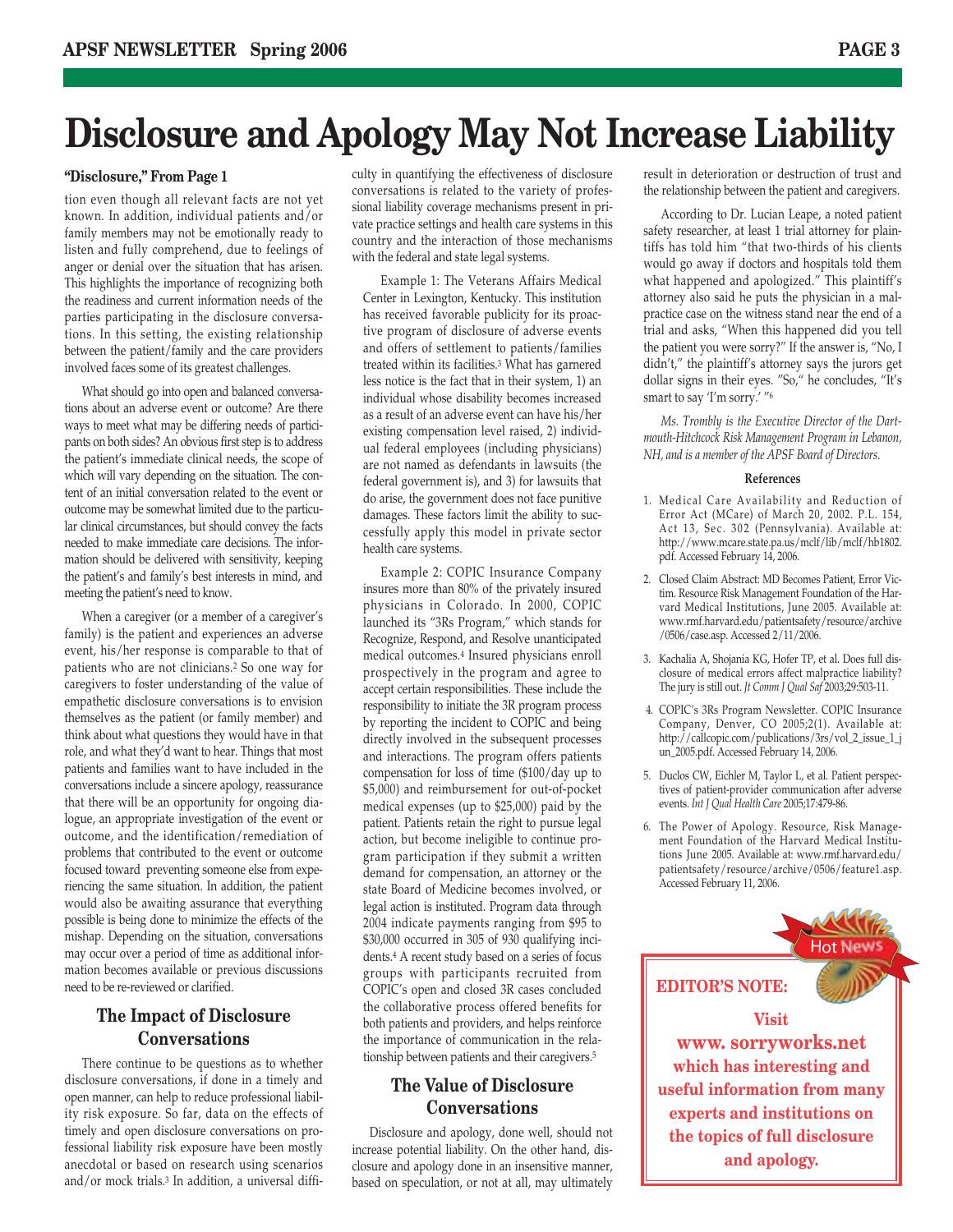## **What to Do After an Adverse Event**

#### *By David M. Gaba, MD*

After an adverse event, or even after a "nearmiss" in which there was no negative outcome, an important consideration beyond the needs of the patient, family, and health care professionals involved is to help to prevent similar events occurring to other patients. Since there are usually systems causes for an event, the same thing may well happen to somebody else—only changes in the way the system does business are likely to have a widespread and lasting beneficial effect. Analyzing events and planning systems changes starts with the individual involved in a particular case, but typically should involve more formal processes as well. Event reporting and analysis systems applicable to the case will vary. Anesthesia departments are required to have internal quality assurance/improvement programs. They also typically have a confidential morbidity and mortality (M&M) conference where difficult cases are discussed. Such peer-review processes are often (but not always) shielded from discovery in litigation, depending on the applicable state and federal laws for the particular patient care setting. Therefore, after any salient event you should complete your department's standard quality assurance report, and if appropriate in your setting, attach a copy of the anesthesia record and any other relevant information.

There is extensive ongoing discussion about establishing national or regional event reporting and analysis systems. In fact the Veterans Health Administration has adapted the voluntary reporting system run by NASA for the FAA for analyzing medical events in VA hospitals (psrs.arc.nasa.gov). The ability to create effective reporting and analysis systems has been greatly increased by the recent passage of federal legislation that provides a strong shield against discovery or use in litigation of the information in the reports or the analyses. Such systems for organizational learning, where they exist, should be used aggressively for the benefit of future patients and future clinicians.

Many institutions have a formal protocol for dealing with serious anesthesia-related events. Dr. Eichhorn's article in this issue discusses the protocol promulgated by the Harvard Hospitals Departments of Anesthesia. A complete description of the protocol by its authors has been published. As we have already described, the first item of this protocol is to attend to the patient. The next step is to contact the department's or division's designated supervising official, who may be the clinical director or the chief of the department. This supervising official becomes the incident supervisor and coordinates the administrative response to the event. For example, the incident supervisor would contact the institution's risk manager and the anesthesia equipment manager (or biomedical engineering service). The Harvard protocol further provides that the clinical director or department chair will designate a follow-up supervisor to coordinate the longer-term activities in response to the event.

When there is any question that equipment, drugs, or other supplies have played a role in an event, it is critical to impound any equipment or supplies that are possibly at fault. It is tragic enough to have a failure contribute to the injury of 1 patient, but sequential injuries to multiple patients have been known to occur. Make sure that the next patient does not also suffer as a result of an unrecognized failure. Even if it is unlikely that equipment failures played any role in the event, the Harvard protocol recommends a routine inspection before it is returned to service. When impounding is appropriate, equipment should either be left in place, or if it must be removed it should be stored in a secure location and labeled "Do Not Disturb," and it should not be altered or manipulated in any way. If there is any suspicion of a drug problem, ampule swap, or syringe swap, all syringes, ampules, vials, sharps containers, and trash should be impounded, as it may be necessary to examine the vials, ampules, or syringes used or even to have assays of their contents conducted.

Personnel should resist the impulse to experiment with the equipment to determine whether a fault occurred; they might impede discovery of the real cause. Important information that can be critical to understanding an event and preventing future occurrences may be lost if the state of the equipment is not preserved for detailed analysis. Here is an example: a patient undergoing a major abdominal procedure was anesthetized using significant doses of narcotic, supplemented by volatile anesthetic. On this particular day, the gas analyzer system had capnography operative, but analysis of volatile anesthetics was not. At the time of this event, no brain monitoring technologies were in common use. All went seemingly well during the case, but after regaining full consciousness the patient gave an unequivocal report of intraoperative awareness without pain. The anesthesiologist and anesthesia technician tried to figure out what had happened. They toyed with the vaporizer that had been used, and even removed it from the anesthesia machine to look at. They found nothing, but their attempts made it impossible for biomedical engineers from the hospital or from the manufacturer to make a number of crucial inspections, checks, and tests of the equipment. A leading hypothesis concerning a small misalignment in the placement of the vaporizer on the manifold of the anesthesia machine could not be tested properly, and the cause of the event could not be established. Had the machine been left in the actual condition of the case, it might have been possible to do so.

For events involving medical equipment there may be responsibilities to report the failure to the manufacturer and to the Food and Drug Administration (FDA) under the Safe Medical Devices Reporting Act. Similarly, if problems with or contamination of a drug are found, there may be an obligation to inform the FDA. The risk manager, biomedical engineering service, and pharmacists of your institution should be able to help you to determine whether and how to make such reports.

*Dr. Gaba is Associate Dean for Immersive & Simulation-based Learning and Professor of Anesthesia Information Resources and Technology (IRT) at Stanford University School of Medicine. He is also the Director of the Patient Safety Center of Inquiry at VA Palo Alto Health Care System.*

### *When Things Go Wrong: Responding to Adverse Events*

is the latest consensus paper of the Harvard-affiliated hospitals that proposes a disclosure when adverse events or medical errors occur, including an apology to the patient. The full paper may be downloaded from the Institute for

Healthcare Improvement at

**http://www.ihi.org/NR/rdonlyres/A4C E6C77-F65C-4F34-B323- 20AA4E41DC79/0/RespondingAdverse Events.pdf (***See ihi.org for a clickable link.)*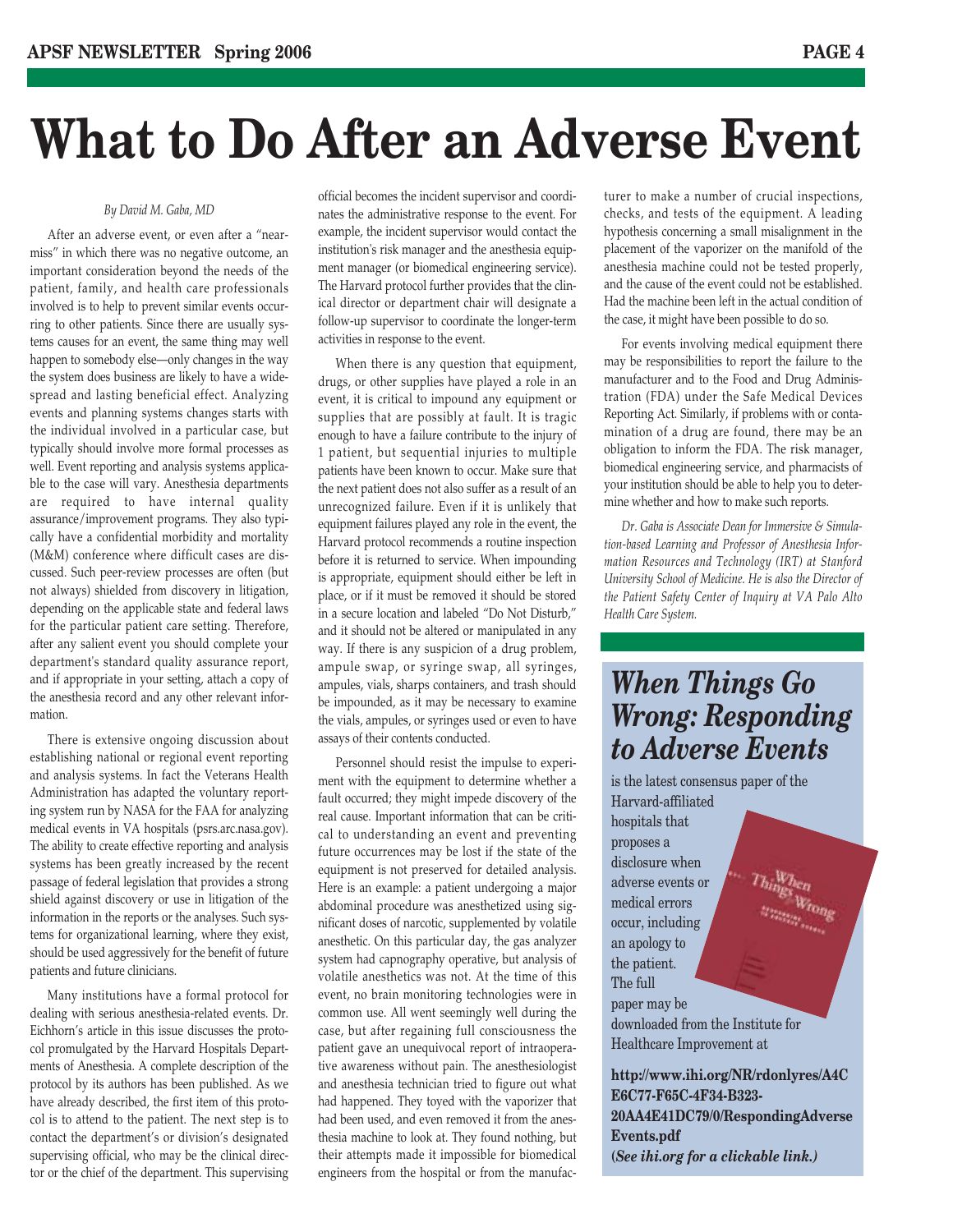

## **Adverse Events May Have Two Victims**

*by Arnold J. Berry, MD, MPH*

*"By Apollo the physician . . . I will keep this Oath. I will follow that system of regimen which, according to my ability and judgment, I consider for the benefit of my patients, and abstain from whatever is deleterious and mischievous."*  **The Hippocratic Oath**

During medical training, physicians learn the cardinal rule that they are to do no harm to patients. Errors cannot be tolerated. The culture within medical education demands that physicians set high standards for themselves and strive for perfection. Physicians complete their residency armed with the most current and the best training, and many believe that they will be immune from making clinical mistakes in their practice.

In concert with this assumption are patients' expectations that everything will always go well and that, with the advances and discoveries they've heard about so often in the news, bad medical outcomes will not occur. Many patients have developed the perception that complications and errors in the medical system are so rare that they are unlikely to happen to them. But, in spite of our best efforts, at some point in every physician's career, a patient will suffer an adverse outcome. Although much of the practice of anesthesiology has become evidence-based with great improvements in patient safety, daily practice still requires technical skills and judgment, and at times, decisions are made based on imperfect or missing information. A portion of the practice of anesthesiology remains an art, and it is not unexpected that errors, complications, or unexpected outcomes, although unintended, will occur, and the patient may suffer.

When this happens, the anesthesiologist or nurse anesthetist may become a second victim.1 He or she must cope with the knowledge of having inadvertently brought harm to a patient. Several reactions are common. There may be feelings of guilt, loss of self-esteem, and depression. Professional abilities may be questioned, and there may be the realistic fear of litigation. Doctors have been taught how to counsel patients when an adverse outcome takes place, but unfortunately, they have not learned what to do for themselves under these circumstances.

emotions will likely be stifled. **See that** is expectively. A significant proportion of physicians **See "Two Victims," Next Page** Then, there is the unavoidable situation of discussing the adverse outcome with the patient or the patient's family. What should be said? How will the injured patient or family react? Physicians may be afraid to admit that an error was made for fear that the information could potentially be used against them during future litigation. This creates an internal conflict forcing the anesthesia provider(s) to hold in any feelings of remorse or empathy for the patient or his or her family. Any open display of

Likewise, it is difficult to talk to colleagues about the situation because of the fear that they will question the anesthesia provider's competency or ability to practice. The case will certainly be discussed at a departmental performance improvement conference to identify what went wrong and to make changes to prevent it from happening in the future. But usually this process takes place in a sterile, professional atmosphere without attention to the emotional needs of the affected physician.

Not knowing where to turn and not having a readily apparent venue to openly share feelings, the provider may turn inward looking for solutions. At times, the provider's mechanism for dealing with these complex and strong emotions may be dysfunctional and contribute to depression, substance abuse, or even suicide.2

Recent work has revealed that depression and psychiatric disorders are present more commonly than realized among physicians. Surveys of medical students indicate that one-fourth may already suffer from depression.3 Depression may continue into residency and contribute to burnout during training.4 Physicians may fail to recognize when they are depressed, or if they do, be resistant to referral for treatment. There are many possible causes for this including concern that action would be taken by state medical boards, insurance companies, or hospital administrators. Additionally, apprehension arises regarding the stigma of a diagnosis of depression and the need for treatment.

Data from centers treating anesthesiologists with addiction indicate that the coexistence of mental disorders is not uncommon.<sup>5,6</sup> Although an association exists between addiction and mental disorders like depression, the attributable risk for substance abuse due to psychiatric conditions has not been determined.

Decades of research have documented that physicians' risk of suicide is greater than for the general population.7 In 1968, Bruce published data indicating that the rate of suicide in anesthesiologists was 2.7-times greater than for a sample of male insurance policy holders.8 A more recent mortality study compared causes of death in anesthesiologists to a cohort of internists.9 The rate of suicide in anesthesiologists was 1.45-times that for the internists, while the rates for drug-related suicide and all drugrelated deaths were 2.2- and 2.8-times greater,

who attempt suicide have coexisting psychiatric disorders, substance abuse, or alcoholism.7

Undoubtedly, there are multiple factors responsible for the increased rate of suicide in anesthesiologists and for the cases of depression and addiction. Multiple stresses are present in the professional life of anesthesiologists and nurse anesthetists including the events associated with an adverse patient outcome. Future studies should be directed at determining the extent to which a clinician's reaction to the stress of an adverse patient outcome contributes to depression, substance abuse, and suicide. A better understanding of these relationships will permit more effective prevention and treatment.

But what can be done to help the second victim, the anesthesia provider, when a medical error or an adverse outcome occurs?1,10 Creation of an open, understanding environment for colleagues to discuss mistakes will reduce the anxiety and shame felt by the individual. Senior staff should be supportive of the affected physician and should encourage dialogue regarding the events that took place as well as the resulting emotions. Departmental and institutional policies and procedures, which are not punitive to the individual, should be in place to facilitate formal psychological counseling when indicated.

The error or the circumstances surrounding the adverse event should be discussed with the patient or the patient's family including an explanation of what happened and an assurance that changes have been made to prevent the event from happening in the future. On an emotional level, an apology or an expression of empathy from the anesthesiologist and/or nurse anesthetist may help assuage the patient's anger to an extent that litigation would not be contemplated. The act may also facilitate resolving the provider's emotions and feelings of guilt regarding the error or adverse outcome. Several states have passed legislation that prohibits apologetic expressions of sympathy from being admitted as evidence of an admission of liability in a civil action. In our legal system that emphasizes adversarial relationships, physicians may be counseled against any statements of apology by their institution's risk management department or legal staff. Until there is universal legislation or widespread court rulings that permit expression of empathy or a formal apology, caution should be taken to weigh the possible value versus the risk of making an apology.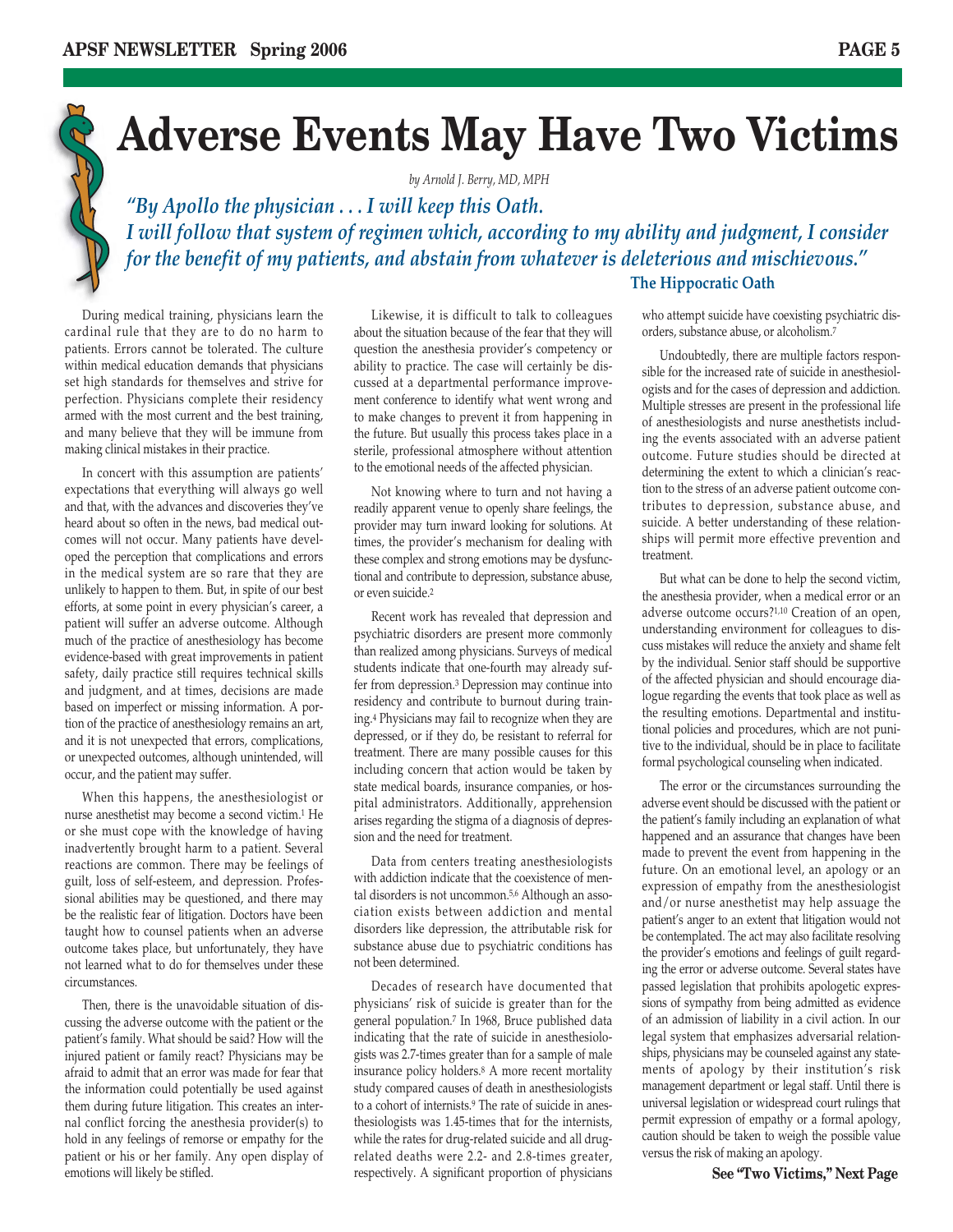### **Policies and Procedures Needed to Support Our Colleagues**

#### **"Two Victims," From Preceding Page**

To implement these strategies there must be institutional policies outlining what can be discussed among colleagues and how and what information should be transmitted to the injured patient or family. There should be educational programs to inform physicians of these policies and the availability of legal counsel when patient issues arise. More importantly, we must be sensitive to the emotional needs of our colleague, the second victim, when a patient suffers from an error or adverse outcome.

*Dr. Berry is a Professor of Anesthesiology at Emory University School of Medicine, Atlanta, GA.* 

#### **References**

- 1. Wu AW. Medical error: the second victim. The doctor who makes the mistake needs help too. *BMJ* 2000;320:726-7.
- 2. Birmingham PK, Ward RJ. A high-risk suicide group: the anesthesiologist involved in litigation. *Am J Psychiatry* 1985;142:1225-6.
- 3. Rosenthal JM, Okie S. White coat, mood indigo depression in medical school. *N Engl J Med* 2005;353:1085-8.
- 4. Thomas NK. Resident burnout. *JAMA* 2004;292:2880-9.
- 5. Angres DH, McGovern MP, Rawal P, Shaw M. Psychiatric comorbidity and physicians with substance use disorders: clinical characteristics, treatment experiences, and post-treatment functioning. *Addiction Disorders and Their Treatment* 2002;1:89-98.
- 6. Domino KB, Hornbein TF, Polissar NL, Renner G, Johnson J, Alberti S, Hankes L. Risk factors for relapse in health care professionals with substance use disorders. *JAMA* 2005;293:1453-60.
- 7. Schernhammer E. Taking their own lives—the high rate of physician suicide. *N Engl J Med* 2005;352:2473-6.
- 8. Bruce DL, Eide KA, Smith NJ, Seltzer F, Dykes MH. A prospective survey of anesthesiologist mortality, 1967- 1971. *Anesthesiology* 1974;41:71-4.
- 9. Alexander BH, Checkoway H, Nagahama SI, Domino KB. Cause-specific mortality risks of anesthesiologists. *Anesthesiology* 2000;93:922-30.
- 10. Vincent C. Understanding and responding to adverse events. *N Engl J Med* 2003;348:1051-6.





*www.anest.ufl.edu/vam*

### **APSF Grant Application Deadline June 19, 2006**

**See Winter 2005-2006 Issue or website: www.apsf.org for Application Guidelines!**

#### **Letter to the Editor**

### **Residency Programs Need To Emphasize Dialogue Skills**

#### **To the Editor:**

For those of us involved in residency education, the article in the Winter 2005-2006 issue of the *APSF Newsletter* entitled "Patient Perspectives Personalize Patient Safety"1 should serve as a reminder that the foundation for establishing effective communication after catastrophic events begins with instruction in basic physician-patient dialogue. The attainment of competency in interpersonal and communication skills as required by the Accreditation Council for Graduate Medical Education can begin by innovative teaching tools and exercises. For the past 2 years, we have used letters from patients who express disappointment in care or formal complaints regarding their perioperative experience as a springboard for discussing effective ways to respond in an organized, empathetic manner.

Instruction in letter composition incorporates the acronym AREA (acknowledgment, regret, explanation, assurance). Our residents are taught that the patient's sentiments must be acknowledged. Whether the physician agrees with the patient's perception of his/her experience is irrelevant: the only reality is the patient's perception. Expression of regret can be very comforting for the patient. Disappointment by the treating physician that certain events led to patient dissatisfaction is just as important in validating the patient's feelings as acknowledgment. An explanation of the events that may have led to a complication or dissatisfaction in the care received is pivotal for resolution. Using layman's language will illuminate facts and fill in knowledge gaps that help the patient understand the chain of events that led to a negative experience. And finally, but by no means less important, assurance is provided that systems changes will be implemented that will reduce the likelihood that someone else might experience the same complication or maloccurrence.

*Anthony Peluso, MD*

*Chairman and Program Director University of Connecticut/Hartford Hospital Anesthesiology Residency Program*

#### **References**

1. Eichhorn JH. Patient perspectives personalize patient safety. *APSF Newsletter* 2005-2006;20(4):61-6.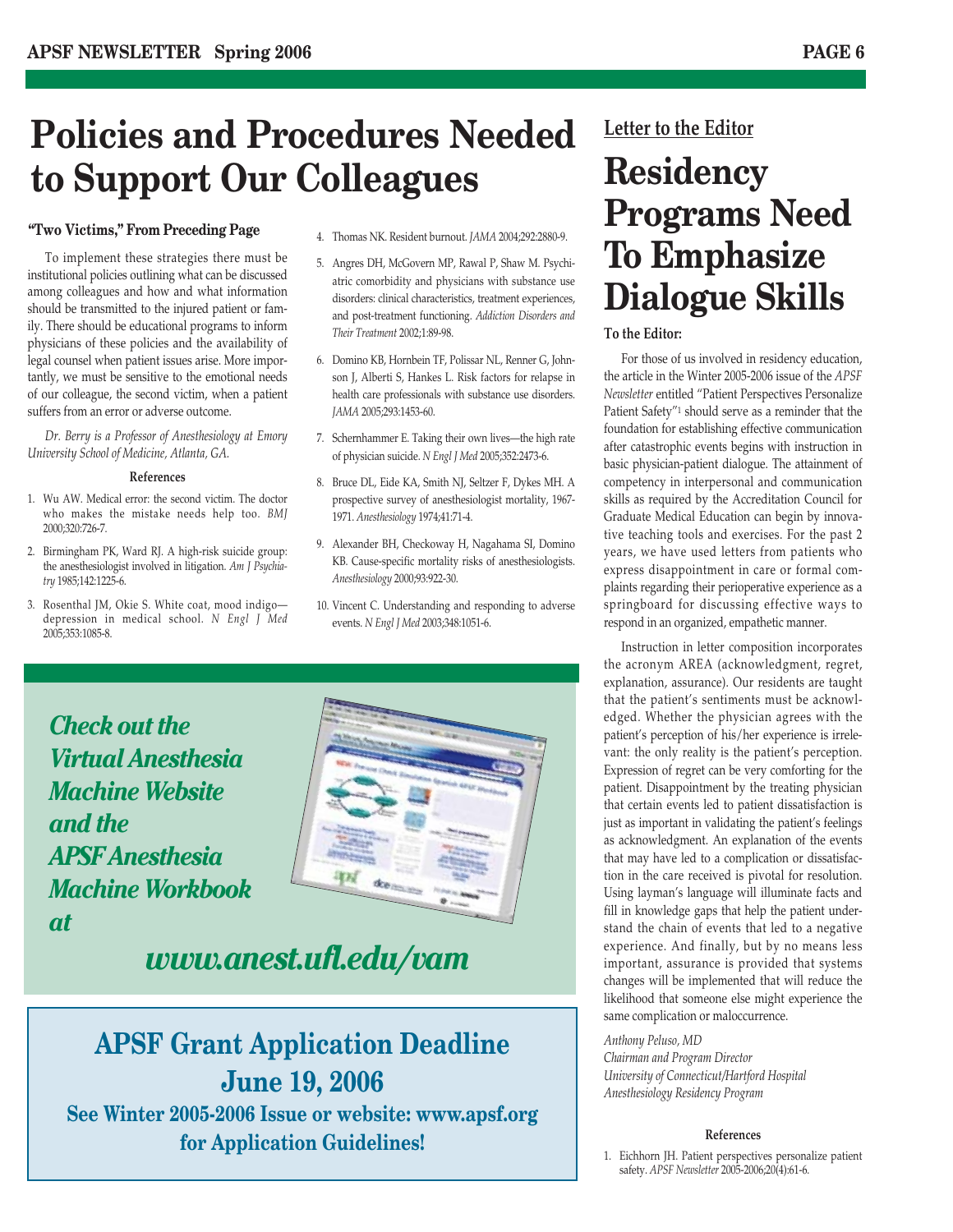## **Life After Death: A Resident's Perspective**

#### *by Farnaz Milani Gazoni, MD*

I pushed the respiratory therapist aside, took a deep breath, and slid the laryngoscope into her mouth. Three minutes earlier an overhead page had called me to my first code, and here, for the first time without an attending watching over my shoulder, I was intubating this young woman who, for reasons as yet unknown to me, had arrested in her hospital bed. To my utter relief and sheer delight, her vocal cords were in clear view and I passed the endotracheal tube with ease. After confirming placement with the  $CO<sub>2</sub>$  detector, and listening to both sides of her chest, I secured the tube and wiped the sweat from my brow. For 1 moment, I felt great relief, even pride. *Well done*, I thought to myself, and prepared myself to see her come back to life.

My sense of satisfaction, however, soon turned to terror as I watched her turn blue despite my successful intervention. My heart was racing. I listened, once again, to her right lung and her left, her right lung and her left, her right lung and her left: bilateral and equal. I listened to her stomach: nothing. I checked again for exhaled  $CO<sub>2</sub>$ : present. I finally resorted to taking another look at her airway: the tube was between the cords. I watched as the internal medicine intern pounded on her chest, and listened as the oncology fellow called for another dose of epinephrine… atropine… now bicarbonate. But not even 360 joules of electricity could help her. She had become a blue shell and finally there was nothing left to do for her. As the fellow called the code, I dropped my head, knelt down to the floor to collect my instruments and walked away in defeat.

Within a few minutes, I returned to my duties of caring for the patients in our PACU; making rounds, checking X-rays, taking reports from fellow residents. Looking back, I realize that I felt obliged, as a PGY-2, to be perfectly capable of resuming "business as usual." Despite my every effort, however, I was overcome with grief, guilt, and anxiety. I could not get the image out of my head of this young woman's last moments and could not help but wonder if there was, perhaps, something I did or did not do that contributed to her death. One of our attendings happened to be walking through the PACU and noticed the tears welling in my eyes that I was desperately trying to conceal. *For God's sake, Farnaz, don't cry in front of the patients and nurses…. Get a grip*, I told myself on his behalf—I was sure he wanted to. But, instead, he guided me to a small corridor that afforded a bit more privacy and offered me a fatherly hug and an understanding ear. He listened as I recounted our resuscitative efforts and explained to him all of the questions and fears that were racing through my mind. He conveyed extraordinary compassion and empathy. I

knew he understood what I was feeling and that he cared. Both verbally and non-verbally, he spoke volumes. His healing presence was calming and I was finally able to control my tears. I took a few minutes to wash my face and clear my thoughts, and went back to work.

#### **The Potential of Compassion**

Almost a year later, I look back at that experience and marvel at the boundless potential of compassion. Had it not been for the empathic, caring, and wise counsel of my attending at a moment in time when I most needed it, that same Code Blue would have been just one of many stressful and traumatic experiences, fostering self-doubt, cynicism, and burnout. It would have served to make me a little less caring, less feeling, and less fulfilled in my capacity as a physician. Instead, that same experience, as painful as it was, proved to be transformative, in a positive way. I continued to mourn the death of this young woman for quite awhile. Rather than impinging on my ability to care for my patients, as we are often led to believe such sentimentality would, I found my curiosity enhanced, my patience expanded, my energy revitalized. Everything meant more to me and I, in turn, paid more attention to how I greeted my patients, how I touched them, how I positioned them on the operating table, and how I managed them medically. The need to learn, by reading or listening, as much as I could about human physiology, pharmacology, and disease processes suddenly seemed urgent. The very meaning of my work gained new dimension, and the countless sacrifices I make as a resident now seemed to mean more than simply a means to an end. My work began to feel less like a job and more like a calling. Paradoxically, this experience allowed me to reconnect with the humanistic dimension of our work. I attribute much of this to having had the opportunity to debrief with my attending.

In a broader context, this experience also alerted me to the potential negative impact that the death of a patient might exert on a resident. I started talking to fellow anesthesiology residents who were unfortunate enough to have experienced the intraoperative death or serious injury of a patient, asking them about their experiences and the psychological impact the events had on them. As varied as their personalities, specifics of their stories, and the details of the aftermath were, two things were made clear to me: the intraoperative death or serious injury of a patient is an extremely stressful event for a resident, and the opportunity to speak soon after the incident, in one capacity or another, with an attending who acknowledged and cared about the impact of the stress on the resident, was extremely constructive.

#### **The Stress of Anesthesiology Residency: Disasters and Their Aftermath**

Anesthesiology is commonly perceived to be a "high stress" subspecialty. Our disproportionate representation among physicians who commit suicide and physicians in drug rehabilitation programs may be a marker of this.1,2 While only 3-4% of all physicians are anesthesiologists, anesthesiologists comprise between 9-13% of physicians treated in substance abuse programs.2,3 A survey of 133 United States anesthesiology training program chairs conducted between the period of 1990-1997 revealed an incidence of known drug abuse of 1% among anesthesia faculty and 1.6% among anesthesiology residents.1 Residents seem to be particularly vulnerable, with several studies finding high rates of alcohol and drug use. Anesthesiologists are also at greater risk for suicide. The risk to anesthesiologists of drug-related death is greatest in the first 5 years after medical school.2 While the proposed explanations for these alarming and disturbing trends have yet to be elucidated, they do indicate, I believe, not only the high level of stress in our specialty, but also, and perhaps more importantly, our paucity of skills for coping with this stress in a healthy, adaptive manner.

The ability to stay calm and remain highly functional in stressful circumstances is one of the key skill sets needed to practice anesthesia effectively. We, as anesthesiologists, take pride in our critical care skills and our mastery of life-saving techniques and protocols. Further, our ability to remain levelheaded and calm when things are going awry is paramount. Where we are lacking, however, is in skills dealing with the aftermath of such "disasters." For, "the focus of training in anesthesia is concerned with the avoidance of disasters, rather than the management of their aftermath."4 Our lectures, literature, and simulations rarely, if ever, address the need for developing skills needed to cope with the stress of medical catastrophes such as the intraoperative death or injury of our patients.

Several studies indicate that the majority of practicing anesthesiologists will experience the intraoperative death of 1 patient in the course of their careers. I believe that residents, lacking the benefit of clinical experience and the confidence that years of providing safe and successful anesthetics confers, and given the plethora of added anxieties and pressures of residency, are particularly prone to the psychological stress of such events. In a cross-sectional study of 188 doctors working in 2 academic hospitals in the United States who cared for 68 patients who died, junior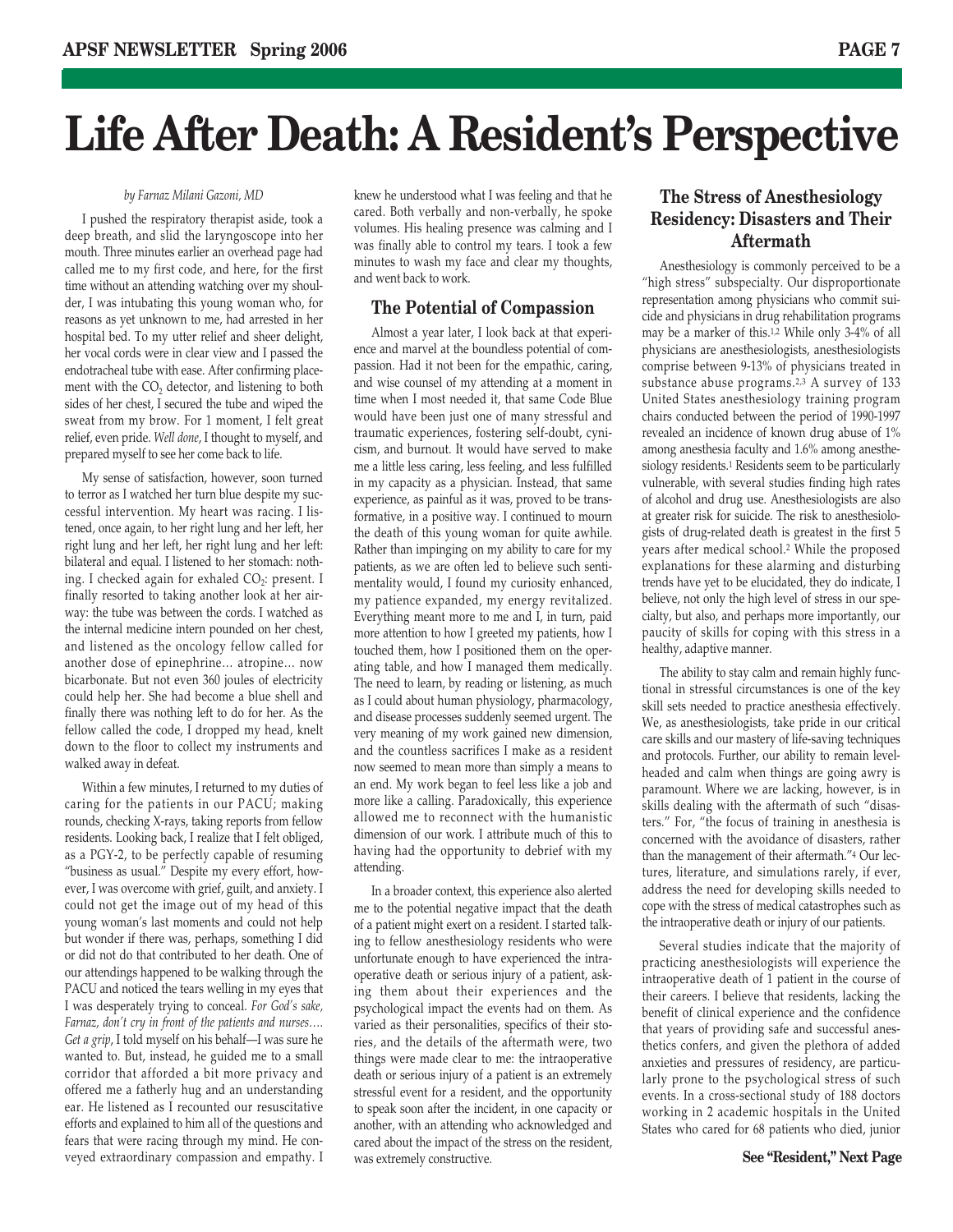### **Residents Deserve Support After Serious Events**

residents reported needing significantly more emotional support than attending physicians after the death of their patients.5

#### **The Need for Support**

Many American medical societies, including the American Academy of Pediatrics, for example, have put forth statements acknowledging the impact of patient death on physicians, and the importance of addressing the concerns and needs of the physician after the death of a patient.6 Our colleagues in the UK have acknowledged the potential impact of perioperative death on the anesthesia provider, publishing guidelines for dealing with the aftermath of anesthetic catastrophes. In 2005, The Association of Anaesthetists of Great Britain and Ireland advised against underestimating the psychological impact on staff following the death or serious injury of an operative patient. In the document, they list ways in which "a catastrophe may affect you personally" and provide suggestions for supportive actions to be taken should a colleague experience an intraoperative death.7

Given the heterogeneity of circumstances surrounding patient deaths and of anesthesiologists' personalities and needs, not every anesthesiologist or anesthesiology resident will have the same needs after an adverse event. Further, there is a growing body of literature questioning the efficacy of singlesession psychological interventions such as Critical Incident stress debriefing.8 Nobody likes to be force fed, even when what is being forced is meant to help you. At the same time, some form of organizational support should be provided, I believe, to all anesthesiologists, but especially to residents who experience an intraoperative critical incident. Without the opportunity for open and honest discussion, "feelings of incompetence and isolation and psychological distress such as depression or even symptoms of post-traumatic stress disorder such as sleep disturbance, nightmares, irritability, and problems concentrating, which may even lead to an inability to work, are far more likely."8 Some time out of the OR may or may not be needed. A demonstration of support and understanding from the institution may be very helpful after an adverse event. In some situations, sitting down with the patient or family to discuss what happened (a practice previously discouraged or even forbidden by the liability insurer) might be of great value. But at the very least, the opportunity to discuss what happened in a confidential, safe, supportive, and blame-free environment—whether it be a team debriefing session including all involved OR staff or simply a discussion with a colleague or mentor over a cup of coffee—would be an easy initial strategy for addressing this important issue. We need to reach a point where every junior resident who experiences a poor outcome despite his or her best that I received.

*Dr. Farnaz Gazoni is an anesthesiology resident at the University of Virginia, in Charlottesville, VA.*

#### **References**

- 1. Booth JV, Grossman D, Moore J, et al. Substance abuse among physicians: a survey of academic anesthesiology programs. *Anesth Analg* 2002;95:1024-30.
- 2. Alexander BH, Checkoway H, Nagahama SI, Domino KB. Cause-specific mortality risks of anesthesiologists. *Anesthesiology* 2000;93:922-30.
- 3. Talbott GD, Gallegos KV, Wilson PO, Porter TL. The Medical Association of Georgia's Impaired Physicians Program. Review of the first 1000 physicians: analysis of specialty. *JAMA* 1987;257:2927-30.
- **"Resident," From Preceding Page** efforts will get the kind of compassionate support <sup>4. Aitkenhead AR. Anaesthetic disasters: handling the</sup> aftermath. *Anaesthesia* 1997;52:477-82.
	- 5. Redinbaugh EM, Sullivan AM, Block SD, et al. Doctors' emotional reactions to recent death of a patient: cross sectional study of hospital doctors. *BMJ* 2003;327:185.
	- 6. Serwint JR, Rutherford LE, Hutton N. Personal and professional experiences of pediatric residents concerning death. *J Palliat Med* 2006;9:70-81.
	- 7. Catastrophes in Anaesthetic Practice—dealing with the aftermath. The Association of Anaesthetists of Great Britain and Ireland. 2005. Available at: http://www.aagbi.org/pdf/catastrophes.pdf. Accessed on March 15, 2006.
	- 8. Manser T, Staender S. Aftermath of an adverse event: supporting health care professionals to meet patient expectations through open disclosure. *Acta Anaesthesiol Scand* 2005;49:728-34.

### **Letter to the Editor: Prevention of Perioperative Hypothermia Remains Problematic**

The battle to prevent perioperative hypothermia is a battle that anesthesiologists and nurse anesthetists lose all too often. It is bad enough that the realities of human physiology and anesthetic pharmacology are working against us. To add insult to injury our own colleagues and co-workers frequently sabotage our efforts at maintaining normothermia by adjusting the OR thermostat down to near arctic levels.

I read with interest an article in the Winter 2006 *APSF Newsletter* written by Dr. John Eichhorn discussing some of the newest technical products that were on display at the recent ASA meeting in Atlanta. While discussing various products intended to help us keep our patients warm, he mentioned that one item getting plenty of notice was a vest that is intended to warm shivering anesthesiologists, nurse anesthetists and circulating nurses. Apparently it was a real hit at the convention.

The facts regarding the consequences of hypothermia in surgical patients are well documented and profound. Unlike some of the more complicated issues facing our specialty, prevention of hypothermia could easily become a reality if we would simply stand up for our patients and demand that OR temperatures be kept at a "reasonable" level. The evidence is clear that if ambient temperatures are in the range of 74° F, the incidence of hypothermia can be significantly reduced.1

Many assume that this is just a fantasy, as our surgical comrades would never allow themselves to be subjected to such inhospitable conditions. I disagree. What we must do is completely rethink our temperature management strategies. Contemporary practice involves placing the patient in a frigid room and then employing a series of expensive

active warming measures in an effort to preserve normothermia. All too often we fail. What if our ORs were kept warm enough to avoid hypothermia, and in order to keep our surgical friends content we placed them in their own "micro-environment" which would allow them to be as "cool" as they wanted to be?

Think about it, the surgeons and techs occupy <5% of the total air space of a typical OR, and yet we currently cool the entire room in order to accommodate them at great risk to the patient's health and safety. Existing technology allows individuals to wear lightweight, non-obtrusive vests which circulate cold liquid and allow the wearer to be kept in his or her own comfort zone. Surgeons in many parts of the country are already utilizing these products with great satisfaction.

If we are truly the leaders in patient safety that we claim we are, it is time we demand a complete change in the way this issue is addressed. Using "micro-environment" technology will allow us to keep our patients warm and safe and our surgeons happy. It is entirely possible that cost savings will be realized because the need for expensive disposable forced air warming blankets would be significantly reduced.

Maybe I will cancel my order for that electric warming vest.

*J. William Kinsinger, MD Oklahoma City OK*

#### **Reference**

1. Macario A, Dexter F. What are the most important risk factors for a patient's developing intraoperative hypothermia? *Anesth Analg* 2002;94:2015-20.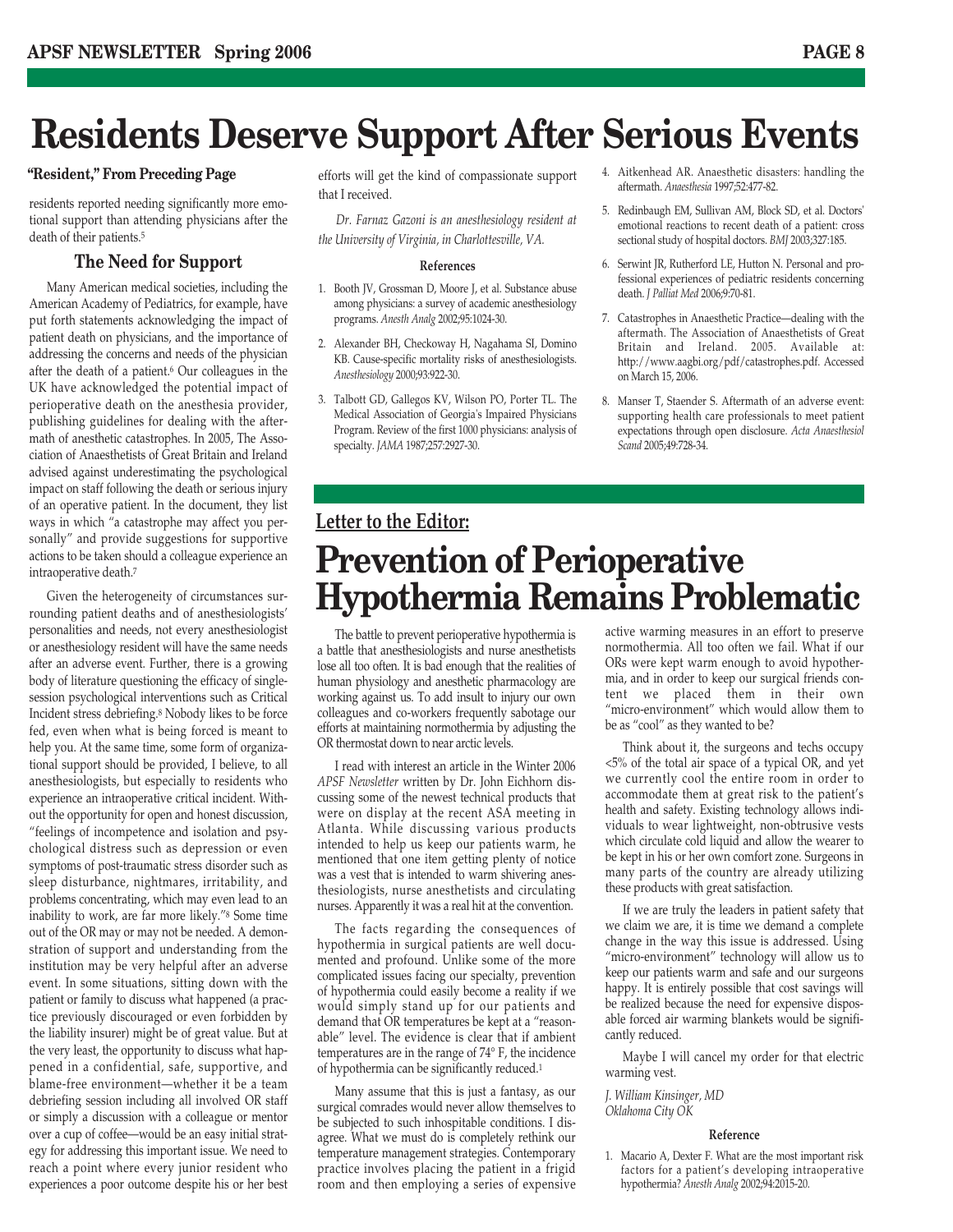### **Patient and Doctor Reconcile for Greater Good**

*The following is a rare first-person account of an adverse event told by the patient and her anesthesiologist; a story of pain and conflict followed by healing and reconciliation. A narrative of this event was published in the previous issue of the* **APSF Newsletter** *and is available online at www.apsf.org.*

#### **The Patient:**

**Linda (LK):** On November 18, 1999, I entered the hospital to have an ankle replacement. I was born with congenital club feet, and this was my nineteenth surgery. I was an otherwise healthy 37 year-old woman, married, and a mother of 3, and for me this type of surgery had become routine. I met with Dr. van Pelt, the anesthesiologist, and we agreed to combine a nerve block with a general anesthetic for this procedure. I encouraged my husband to go to work; after all, we had been down this road may times. I don't remember anything else from the day of my surgery.

I awoke a couple of days later with a large incision down my chest, tubes coming from every which way, and not able to fully appreciate what had transpired. It was only after I was transferred out of the ICU that I was told that I had had a reaction to the anesthesia. I worried about my husband and children and used humor to lighten the atmosphere and remove myself from the event. Although the nurses were compassionate and visibly sympathetic, no one spoke about what had happened. My husband did not receive any counseling or emotional support while I was in the hospital, and when I was discharged home, I was only given wound care instructions and was told that I would have a visiting nurse.

About a week after I was discharged home, I received a letter from Dr. van Pelt. My first thought was that he was doing damage control, and I filed the letter away. I had more pressing immediate concerns, like my physical recovery and my family's emotions around the event. I was just happy to be alive, and I found myself being strong for them emotionally while keeping my own feelings on autopilot. It wasn't until several months had passed and my family and friends were moving on with their lives that I started to truly appreciate the emotional impact to myself. I began feeling survivor's guilt; I survived while others are not as fortunate. I realized that I needed support and called the hospital for services, only to have the calls go unreturned.

By April I decided that I was not going to sue Dr. van Pelt. This decision was based on not wanting to be responsible for ruining his career. And, more importantly, I wanted to get my life back to normal and not drag my family through years of litigation. When I saw how deeply this event had impacted my surgeon, who was not even involved, I realized that this event must have had an impact on Dr. van Pelt. I decided to talk to him, and let him know I didn't harbor any bad feelings. I wanted to

*by Frederick A. van Pelt, MD, MBA, and Linda Kenney*

forgive him so that I could move on with my life, and I did not want to be responsible for another person living with the burden of almost killing someone without any closure.

I had a burning desire to see what types of support services might be available. As I expanded my search I realized, much to my dismay, that very little support existed for those having been through medical trauma. The need to ensure that other patients and families did not feel unsupported after these types of events became somewhat of an obsession. After the 1-year anniversary, I wrote a letter to the hospital administration sharing my concerns about their lack of support; letting them know it was no longer about me, but the patients/families that followed. I did receive responses to my letters, but they only managed to make me angry. Today I am so grateful for those responses, because they only served to fuel my passion. I was a woman on a mission—I just didn't know it yet!

I received a second letter from Dr. van Pelt around the second anniversary of "the event" letting me know he was back in the area, and to see if I was still interested a face-to-face meeting. The letter was a complete surprise. I never expected to hear from him again. I picked up the phone almost immediately. He had been part of one of the most traumatic and transforming events in my life, yet I had no idea what he even looked like.

#### **The Physician:**

**van Pelt (RvP):** On November 18, 1999, I was involved in an adverse medical event that transformed my life. Linda Kenney, an otherwise healthy, 37-year-old woman with congenital club feet, presented for an ankle replacement. After reviewing the medical record and discussing the anesthetic options with the patient, we decided to proceed with a general anesthetic and a popliteal fossa block for postoperative pain relief.

We performed the popliteal fossa block in the preoperative holding area using the standard precautions: full hemodynamic monitors,  $O_2$  face mask, and light sedation. When we had identified the nerves using a nerve stimulator, we incrementally injected a total of 30 ml of 0.5% bupivicaine without difficulty. At the completion of the block, as we were positioning her supine, the patient suddenly became confused and disoriented, and rapidly progressed to having a grand mal seizure. Recognizing that the bupivicaine had gone intravascular, I immediately called for support, and we watched over the next minute as the patient

progressed into hemodynamic collapse by ventricular fibrillation. CPR/ACLS algorithms were immediately started without any success in restoring cardiac function. We realized that given the absent response to resuscitation and the pharmacology of bupivicaine that our best chance of saving the patient would have to involve a more aggressive approach. By good fortune, a cardiac operating room with its complement surgical team was completely set up in expectation of another patient. We took the patient emergently into the room and within 35 minutes of the event she had had a sternotomy and was successfully connected to the bypass machine. Within 2 minutes of being on the pump, the patient's cardiac rhythm was restored and after another hour she was successfully weaned off bypass and taken to the cardiac ICU for recovery.

The impact of what had happened did not really sink in until the patient had been successful weaned off bypass. I felt accountable for the event, and with the surgeon went to talk to the patient's husband, whom we found alone in a small conference room within our Family Liaison area. He had not been given any details about what had happened other than that there had been "a complication with the anesthesia," and he was pacing, frantic and panicked, as we entered. "What have you done to my beautiful wife?" he cried out as he came towards us. This is when the full impact of what I had done sank in, and I realized that I had had no training to deal with this emotional situation, in spite of best intentions. Saddened and stunned, I felt that I had no alternative in the moment, but to leave the husband.

I was given the rest of the afternoon off, but returned to work the next day as though nothing had happened. No one acknowledged the event directly, and there was no conversation about what had happened. Linda had a largely unremarkable recovery and was hospitalized for 10 days. I was told not to initiate any contact with the patient, but I felt committed to being accountable and to establishing a dialogue with the patient. In spite of multiple attempts over the course of her hospital admission, I was summarily prevented from seeing the patient. This was due to the combination of a protective husband, a clinician barrier ("she isn't physically strong enough to have this conversation; we'll take care of it"), and the administration's medical-legal concerns. When the patient was discharged home in good physical condition 10 days later, I felt as though any opportunity for communication had been lost.

**See "Reconciliation," Next Page**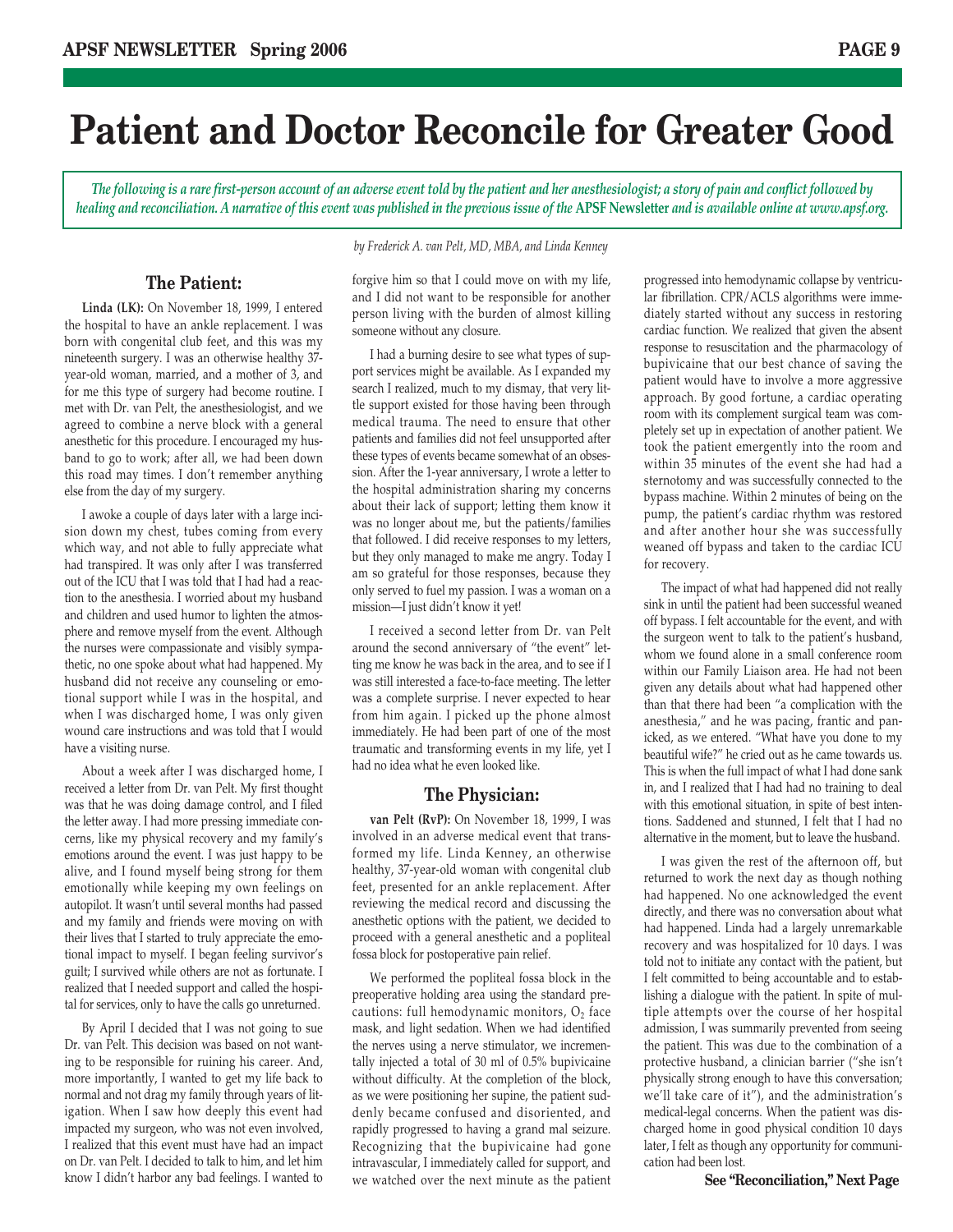### **Barriers Impede Our Response to Adverse Events**

#### **"Reconciliation," From Preceding Page**

Although the system was telling me that I was better off in not having communicated directly with the patient, I refused to accept that such an abrupt end to a patient care relationship was the correct path to take. I felt very strongly that my integrity was being compromised by the silence, and I felt compelled to find a way to reach out and establish contact. The only available option that I saw was to write a letter to the patient. I resolved that I was going to follow my values of integrity and compassion, regardless of the litigious fallout that might ensue. In the letter I acknowledged the pain and suffering that I had put the patient through, and I apologized for what I had done. I shared the impact that the event had had on me and finished by offering to communicate with the patient at any time should she so desire.

I received no response to my letter from the patient in the 6 months following the event and assumed that there would be no further communication. In May 2000 I was living in Seattle when I received a phone message that the patient had been trying to get in touch with me. Although I was apprehensive, this was the moment that I had tried so hard to achieve. So I went ahead and made the call. The conversation that followed was one of the most uplifting in my life. After clarifying the details about what happened during the event and sharing the emotional impact that this medical trauma had had on both of us, Linda offered me forgiveness for what I had done, explaining that she needed to do this for her own well-being. In an instant it was as though a great weight had been lifted off of my shoulders, and I was free to live my life fully again. We finished by committing to meet in person when we were again in closer geographic proximity.

#### **Patient/Physician:**

**RvP/LK:** We had our first in-person meeting in November 2001 at a local café in Linda's hometown of Mansfield. In addition to further reconciliation and healing at a personal level, Linda shared her frustration and anger about the lack of emotional support that the hospital had offered her in the 2 years since the event, in spite of repeated requests. In looking for national organizations that focused on providing emotional support services around medical events, Linda began to realize that the health care industry's appreciation of the magnitude and the need for these services was largely absent. Realizing that Linda's experience was not an isolated local event and that action had to be taken, Linda and I committed to creating awareness about the challenges and to developing support services for all individuals involved including patients, families, and care providers.

According to the IOM Report "To Err is Human" up to 98,000 deaths occur in United States hospitals due to medical error. If one considers the number of clinicians participating in these patients'

care and the immediate family members of these patients, the number of individuals impacted emotionally by these events is greater than 500,000. This number does not include those patients, families, and care providers affected by severe non-fatal adverse events. The IOM report estimates that more than 1 million patients are harmed by medical error each year. The health care industry aspires to emulate the safety culture and processes that the airline industry has successfully implemented to reduce the risk of a passenger fatality to less than 1:10,000,000. Even with this incredible safety achievement, the airline industry recognizes that passenger fatalities will always occur and has an organized and regularly-simulated support response in place for this eventuality. Based on the IOM report, the risk of an error-induced patient fatality is greater than 1:1,000, and yet the vast majority of the health care industry provides no organized support response for affected individuals.

There are a number of barriers that impede our response to adverse events. The Hippocratic Oath that physicians take to "first do no harm," combined with the clinician culture of being emotionally "super human," by necessity precludes the open acknowledgment of adverse events and their emotional toll. A blame-based review process and the fear of litigation when an adverse event occurs further limit disclosure, apology, support, and, as importantly, determining what actually happened during the event. Finally, the emotionally charged nature of these events, which usually involves anger, limits the care provider's desire to engage in conversation with the affected patients and families. The result is an angry health care consumer, traumatized and demoralized care providers, and a health care system that cannot fully implement interventions to correct the care process failure.

#### **Response**

Medically Induced Trauma Support Services (MITSS) was incorporated in May 2002 with the mission to "promote healing and restore hope" to all affected by adverse medical events. MITSS offers patient and family support groups, nursing support groups, professional outreach, education, a 24-hour hotline, and a web site (www.mitss.org) to this affected community. The response to MITSS has been extremely positive, and the interest in the support model continues to grow.

The Brigham and Women's Hospital (BWH) has recognized the need to provide an organized response to adverse events for its patients, families, and care providers and has taken active measures to promote full disclosure, apology, and support. In addition to an increased willingness to bring closure to adverse events with open mediation and by referring patients and family members to MITSS via the existing patient and family support services, BWH has created a task force that is developing an education and support program for care providers. The task force will launch a pilot program (SuppORt) in the operating room environment this September, which will serve as a platform for expanded service throughout the rest of the hospital.

As MITSS and BWH continue to expand their leadership roles in the support process around adverse medical events, the challenges remain significant. Education of care providers and visible support by executive hospital leadership are critical if health care's current response to adverse medical events is to be transformed. A patient safety curriculum has been introduced at Harvard Medical School, which includes the MITSS and BWH focus on disclosure, apology, and support around adverse medical events. Education must also be effectively offered to trained clinicians so that the newly implemented support services will be actively utilized. Teaching communication skills around adverse medical events is also critical to an effective and compassionate response. This is likely to be facilitated by open support of senior leadership for such services and through the use of clinicians trained in peer support.

*Dr. van Pelt is Director, Out-of-OR Anesthesia, Department of Anesthesia, Perioperative and Pain Medicine at Brigham and Women's Hospital, Boston, MA.*

*Ms. Kenney is President of Medically Induced Trauma Support Services, Chestnut Hill, MA.*



*Ms. Linda Kenney and Dr. van Pelt share their stories wtih participants of the APSF 2005 Workshop on Patient Perspectives After Adverse Events.*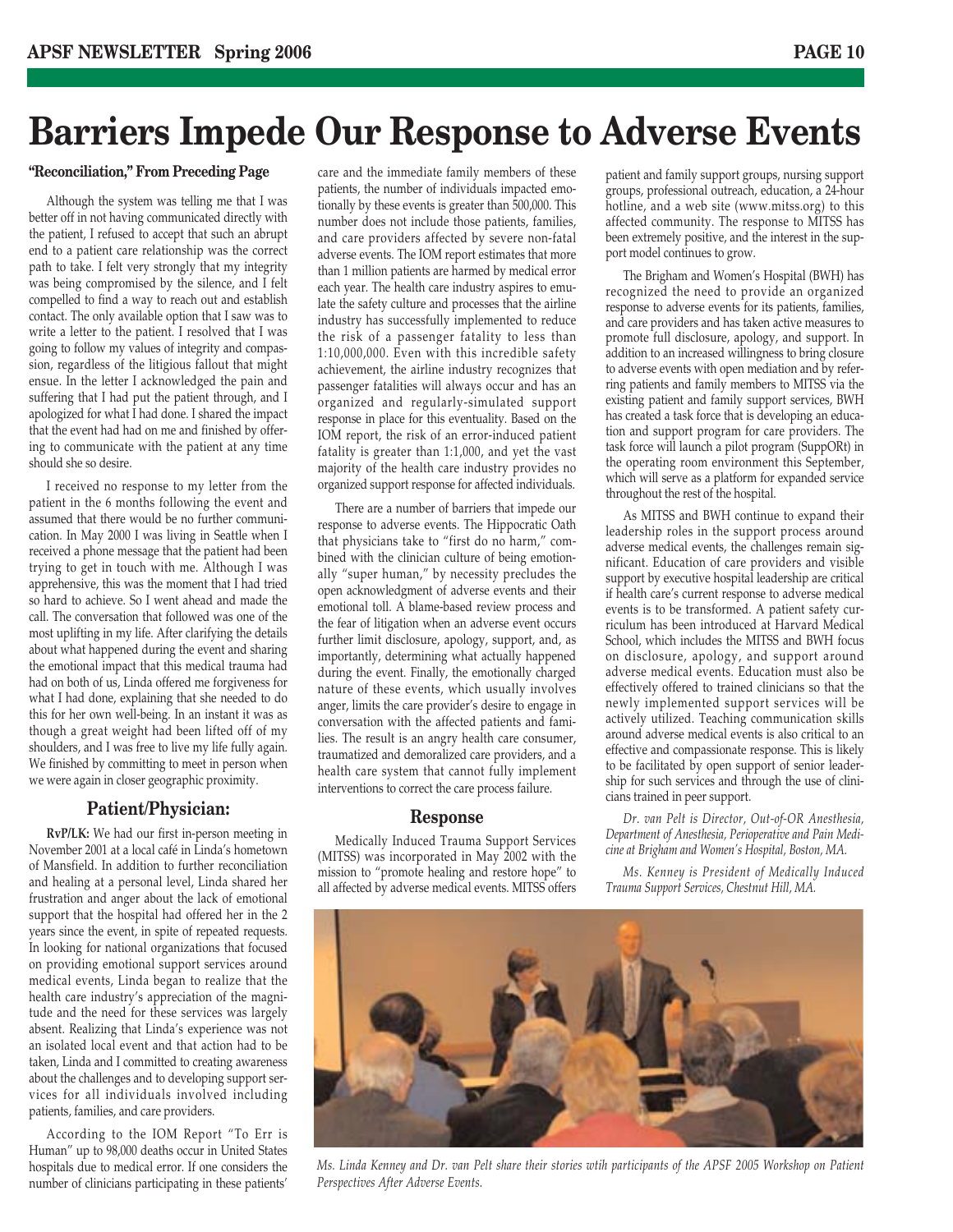### **Organized Response to Major Anesthesia Accident Will Help Limit Damage** *Update of "Adverse Event Protocol" Provides Valuable Plan*

#### *by John H. Eichhorn, MD*

Precisely because anesthesia care has become so safe in terms of the reduction of major intraoperative anesthesia accidents, very few anesthesia practitioners today have any first-hand experience dealing in real time with a major anesthesia adverse event. While from an overall anesthesia patient safety statistical perspective, this fact is highly desirable, it also functionally represents a new danger. There is absence of experience, training, or even thought about what to do in the extremely unlikely, but yet still possible, event of coming face-to-face with an intraoperative anesthesia catastrophe. This deficit might prevent definitive action that can help the specific patient in a particular incident and patients in general who can benefit by lessons learned from that adverse incident. Application of the principles outlined in what has come to be known as the "Adverse Event Protocol" that was first published in *The Journal of Clinical Anesthesia* in 1993, but is just as relevant today, will overcome the lack of knowledge and experience. This plan of action will help minimize damage to the patient (and also to the involved practitioners) as well as promote understanding and learning that will help prevent recurrence or repetition of the adverse event.

Prior to the mid-late 1980s the prototypical intraoperative anesthesia catastrophe was an unrecognized accidental esophageal intubation during the induction of general anesthesia with muscle relaxation. In such a case, the first indication of trouble often was an expanding stomach and transient tachycardia and hypertension from the sympathetic response to hypoxemia and hypercarbia followed soon by the surgeon making an incision and commenting with distress: "Hey! The blood looks really dark down here!" Ventricular ectopy leading quickly to fibrillation ensued, creating an immediate life-threatening crisis. The necessity was to get help, make the initial diagnosis by recognizing the cause of the problem, replace the endotracheal tube correctly in the trachea, successfully resuscitate the patient, verify that the incident had ended, institute care to minimize hypoxemic damage, and administratively manage the situation, including with investigation and teaching to reduce the probability of it happening again to another patient. Other examples also usually involving some type of failure of ventilation (such as from an unrecognized breathing circuit disconnection) or even a disruption of the oxygen supply are possible, but the point is clear regarding the need to organize the response to such a major event.

By the end of the 1980s the nature of intraoperative anesthesia accidents changed with the creation and universal application of the strategies of intraop-

erative anesthesia safety monitoring. Specifically the change of behavior and mindset from intermittent to genuinely continuous patient and anesthesia delivery system monitoring coupled with the use of thennew electronic monitors as extensions of the anesthesia provider's senses allowed extremely sensitive real-time monitoring of patient oxygenation and ventilation. This resulted in much earlier warning of the potentially dangerous mishaps (that continue to occur still today) that previously would have evolved to patient injury. The information in the warning, in turn, directed and facilitated diagnosis and correction of the problems well before the onset of injury. As a result, the frequency and severity of intraoperative patient-injury accidents decreased dramatically. Thus, a significant component of the previously traditional training and experience of anesthesia practitioners was functionally eliminated.

While overt unrecognized simple failures of ventilation are much less likely, they can still occur. Also, other, more modern, intraoperative accidents may be more complex and more subtle. Human error theory suggests analogies to other types of major accidents: airliner or train crashes and nuclear plant or electric power grid disasters. These usually involve 2 or more abnormalities or variances in conditions or procedures coincident in time that cause unusual interaction and results, making the operator (or anesthesia practitioner) face an unfamiliar situation. A listing of actual or potential situations is not possible in this setting, but they do happen—very rarely, but they do. Today, applying population statistics, a new practitioner could expect to be involved in a patient-injury accident *once* in an average career. This means, by definition, that the practitioner will have no direct experience in managing such a situation. The "Adverse Event Protocol" is specifically intended to fill that gap and arm every anesthesia practitioner with a detailed, carefully thought out plan to respond to a patient-injury intraoperative accident. Laminated copies of the printed protocol were attached to anesthesia machines in some operating rooms (ORs) in the 1990s. Today, a great many OR rooms and virtually all OR suites have immediate Internet access. The original "Adverse Event Protocol" is in the APSF website: **www.apsf.org**, "Clinical Safety Tools" under "Resource Center" at the top of any page on the site. When the urgent overhead page in an OR suite comes, "ANESTHESIA STAT! to OR X," almost always several people respond, usually more than can physically get to the head of the involved patient at one time. One of the helpers later to arrive profitably could either be assigned or take their own initiative to go immediately to an on-line computer and print or even simply read out loud the protocol from the APSF site.

#### **The Basic Plan**

Upon recognition that a major adverse anesthesia event is in progress or has occurred:

- 1. Get help and mobilize according to the protocol– see above for access to the "Adverse Event Protocol" on the Internet.
- 2. The primary caregiver(s) should continue patient care. Except in the very unusual circumstance that the anesthesia provider becomes ill or disabled or is so shocked by the realization of the accident that s/he cannot function, s/he should devote full attention to direct clinical care rather than to the necessary organizational and administrative considerations.
- 3. Designate immediately an Incident Supervisor (e.g., a senior practitioner, department leader, or the person running the OR schedule and assignments) who:
	- Assumes overall direction and control of the event.
	- Organizes help and assigns tasks in the OR.
	- Verifies incident has ended and there is no immediate recurrence (e.g. correct intubation and ventilation in the prototype example, continued availability of tank oxygen after a central oxygen supply failure, etc.).
	- Involves consultants and advisors as indicated, including specifically the chief/chair of anesthesiology or appropriate designee, and any others who may help with care or recovery, such as neurologists, cardiologists, etc.
	- Coordinates and facilitates communications (with the surgical team in the OR and then, along with the surgeon, and the primary anesthesia providers if appropriate, with the patient and/or family).
- 4. Close that OR for that day; do not turn off or unplug anything; access any memory in any monitor or device used (especially the vital signs stored in many OR patient monitors) and print this out or photograph the screen(s) if there is no printing capacity; sequester all involved equipment and supplies (and the trash and needle buckets) and then:
	- Alter nothing (no cleaning, no disassembly, no repair); if it appears likely or even possible that an equipment failure (anesthesia machine ventilator, bubble detector on a rapid infuser, or whatever) contributed to an accident, it may be indicated to conduct an inspection/testing session involving the realtime participation of representatives of the involved practitioners, the equipment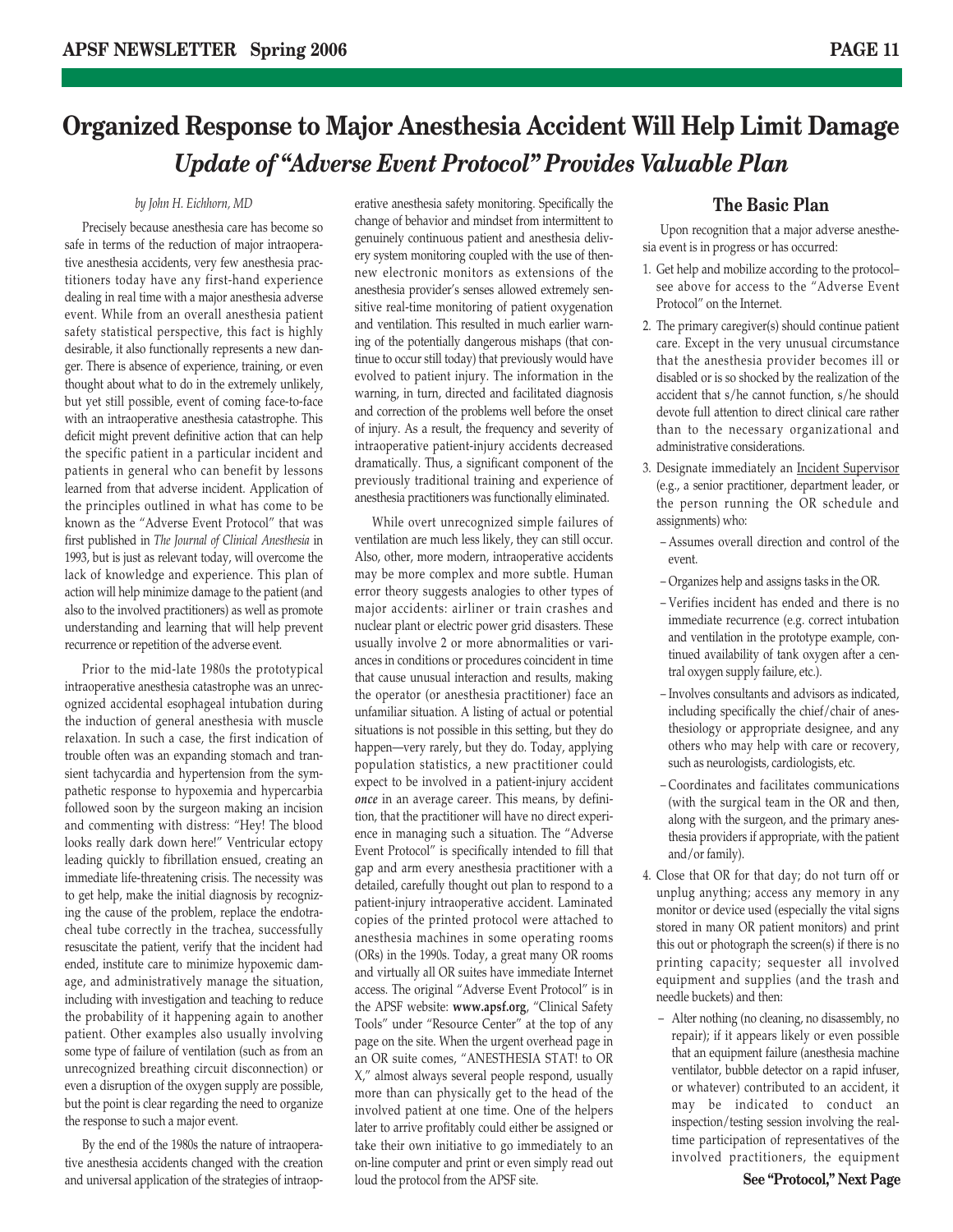## **Post Event Protocol is Critically Important**

#### **"Protocol," From Preceding Page**

manufacturers, the equipment maintenance personnel, facility administration, and involved insurance companies/attorneys.

- Discard nothing; sometimes the solution to a mystery can later be discovered in unexpected tiny details, such as an empty or missing or extra medication vial that suggests an accidental wrong drug administration may have caused the accident.
- Lock away all of the above (this may be difficult in a busy facility; be reasonable; for example, if it is accepted by all involved that there was an unrecognized esophageal intubation involving apparent human error, it would be possible to release the OR and its equipment for use the next day and dispose of the trash).
- 5. Contact the care facility's administrator and risk manager (possibly also the practitioner's insurance company and attorney if indicated).
- 6. Arrange immediate comfort and support for patient and/or family. Share as much information as possible. [Discussion of the concept of immediate full disclosure is beyond the scope of this article because of the administrative, risk management, and potential medical-legal implications; however, this concept is currently the subject of widespread attention and discussion.]
- 7. Designate a Follow-up Supervisor (who may or may not be the same as Incident Supervisor) who will:
	- Verify that the elements of this protocol have been applied.
	- Consider whether to organize a group debriefing (e.g., the day of the event or the following day) involving all those present during the event and function as scribe if indicated (note that there may be medical-legal implications of this and appropriate advice of counsel may be indicated). [Suggested protocols for such a debriefing exist in the literature involving the transportation, infrastructure, and technology industries; relevant medical examples are cited in the protocol's original journal article (reference below).]
	- Maintain ongoing communications with all involved caregivers and patient representatives, coordinating and facilitating as much integration as possible.
	- Pursue the accident investigation in conjunction with involved quality assurance and risk management systems and personnel; eventually prepare a report as indicated, particularly

focusing on lessons learned and actions needed to help prevent similar accidents in the future; participate in any peer-review activities conducted regarding the event.

- File reports as indicated, such as with the FDA and ECRI if it appears that a medical device or medication hazard was involved in the cause of the accident.
- 8. Document everything:
	- Put strictly objective narrative entries in the medical record and incident report (but these can include background details on the involved thinking, such as, for example, the indication for invasive monitoring based on symptoms and signs of congestive heart failure).
	- (Possibly) make additional detailed (including subjective impressions or value judgments) personal notes for later use—created specifically while sitting with an attorney (personal or from the practitioner's insurance carrier) who keeps them as attorney-client work product.
- 9. Try to review formal reports submitted by the institution to the authorities (state department of health/licensing body or the National Practitioner Data Bank) both in order to know what they contain and also add your observations or commentary if indicated.
- 10. Continue involvement after the event when the patient survives:
	- Talk to surgeons and consultants about care; make suggestions as indicated.
	- Be visible, supportive, and not defensive with all involved.
	- Communicate as much as possible (see # 6. above).

#### **Implications**

Note that the lack of communication from caregivers and facilities involved in the immediate and longer-term aftermath of major anesthesia accidents was poignantly cited with great distress and even pain from the patient/family survivors' perspective. This was graphically detailed in the previous issue (Eichhorn, JH. Patient perspectives personalize patient safety. *APSF Newsletter* Winter 2005- 06;20:61-66) in a report of the first-ever public presentation and discussion by anesthesia accident survivors and is further expanded in a companion article in this issue of the *Newsletter*. Application of the protocol principles will also help address this critical issue.

There are numerous examples of the successful application of the principles outlined in the "Adverse Event Protocol" with beneficial results for all involved, but these are beyond the scope of this particular article. Of course, there are many situations in which the protocol is not indicated, such as an intraoperative patient death that was not anticipated but that clearly was caused by the patient's underlying condition. The application of the protocol is particularly intended for sudden patientinjury accidents in the OR, especially when the anesthesia care may be involved in the causation. Further, a completely unexplained sudden cardiac arrest may well be revealed the next morning at autopsy to have been the result of an unavoidable massive pulmonary embolus, but with that fact being unknown at the time, activation of the protocol during the arrest is certainly appropriate. The learning potential from any application of this protocol is significant, much in the same manner as Emergency Department trauma teams apply evaluation and treatment protocols and later review their efficacy. In all such circumstances (OR, ED, general care floor, etc.) the immediate and long-term intention of the protocol is to prevent and/or mitigate injury to the specific subject patient and all subsequent patients in similar situations.

#### **The Detailed Original Protocol**

*Reprinted from:* Cooper JB, Cullen DJ, Eichhorn JH, Philip JH, Holzman RS. Administrative guidelines for response to an adverse anesthesia event. *J Clin Anesth* 1993; 5:79-84.

#### **Guidelines for Action Following an Adverse Anesthesia Event**

**Objectives:** To limit patient injury from a specific adverse event associated with anesthesia and to ensure that the causes of the events are identified so that a recurrence can be prevented.

**Protocol:** When a patient has died or has been injured from causes suspected to be related to anesthesia management, the following should occur:

#### **Immediate**

1. The primary anesthetist/anesthesiologist should concentrate on continuing patient care. The primary anesthetist/anesthesiologist should notify a physician responsible for supervision of anesthesia activities in the relevant patient care area, e.g., Anesthesia Clinical Director, Anesthesia OR Administrator, Team Leader, as soon as possible (at least before the anesthetist transfers direct responsibility for that patient). The person so contacted will direct the process of immediate prevention of recurrence (if necessary), events documentation and continued investigation or will delegate responsibility to someone other than the primary anesthetist or anesthesiologist. The individual performing these tasks is designated as the "incident supervisor."

**Rationale:** Information vital to reconstructing events may be accidentally discarded. The highest priority for the primary caregivers must be the care of the patient, so responsibility for administrative and investigate activities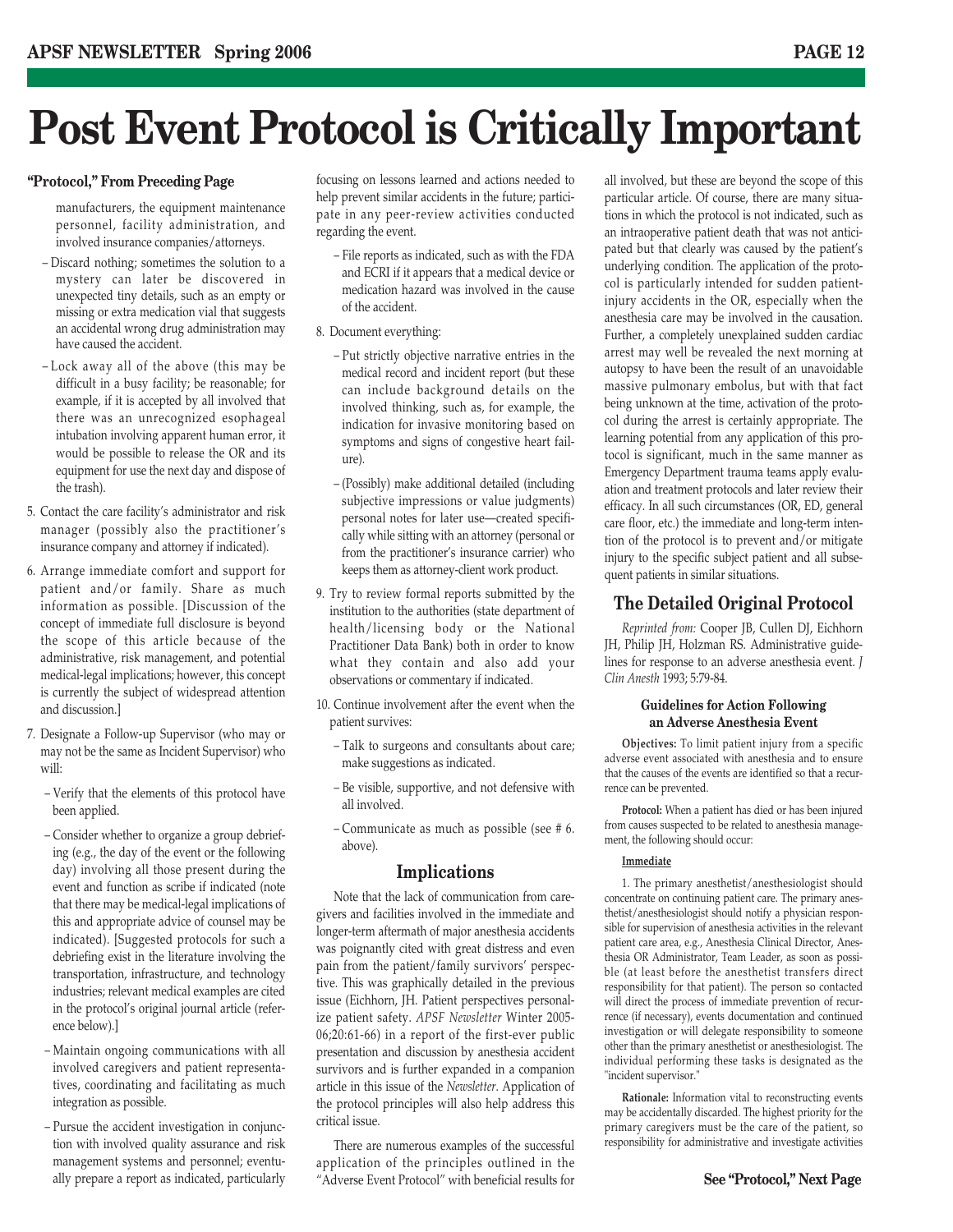### **Adverse Events Protocol Originally Published in 1993**

#### **"Protocol," From Preceding Page**

must be assigned to others. Typically, an anesthesiologist supervising a primary anesthetist/ anesthesiologist should not be the incident supervisor. However, out of normal working hours, a primary or supervising anesthesiologist may choose to act as incident supervisor and may exercise discretion in calling for assistance or advice.

2. Anesthesia equipment or supplies associated with the case, whether thought to be materially involved or not, should be sequestered before subsequent use. Nothing must be altered or discarded. The primary anesthetist/anesthesiologist or incident supervisor shall immediately contact the hospital individual responsible for management of anesthesia equipment and supplies (equipment supervisor). The equipment supervisor or his designee shall supervise the impoundment of involved supplies and equipment (including the anesthesia machine) in consultation with the hospital Risk Manager. A preliminary decision to continue use of urgently needed equipment may be made, following a safety inspection, at the discretion of the incident supervisor in consultation with the hospital Risk Manager.

**Rationale:** Equipment or supplies involved in the event may be accidentally altered or discarded, preventing determination of cause.

3. The incident supervisor or attending anesthesiologist should contact the hospital Risk Manager immediately following the anesthetic for additional administrative support.

**Rationale:** Individual caregivers will rarely be experienced in dealing with an adverse occurrence. The Risk Manager can advise on the ways to communicate information to the patient or to the patient's family in a way that is forthright and comforting, but which does not unintentionally alarm, misinform, or render judgment.

- 4. The primary anesthetist/anesthesiologist and other individuals involved must document relevant information about the incident.
- 5. The primary anesthetist/anesthesiologist, after discussion with the incident supervisor, must write on the patient's medical record relevant information about what happened and what actions were taken. Do not erase or obscure information on the record. If a correction is necessary, lightly cross out the original; initial and date changes. Additions to and explanations of notations on the record can be made, for example, to explain issues where professional judgment was involved.
- 6. The primary anesthetist/anesthesiologist must complete and file an incident report as soon as practical.
- 7. Others individuals involved in the incident should document their observations soon after the event. The documentation should be returned to the hospital Patient Care Assessment Coordinator or other appropriately designated individual. (List designated individual for hospital here.)
- 8. When writing about the events.
	- State only the facts as you know them.
	- Do not make judgments about causality or responsibility.
	- Do not use judgmental terms or phrases.
- 9. Give the highest priority to continued involvement in follow-up care of the patient.
- 1. Consult early and frequently with the surgeon.
- 2. Immediately call upon other consultants who may help improve long term care or recovery.

#### **Follow-up Investigations**

- 1. The Clinical Directory and/or Department Chairman shall be informed of each adverse event and will designate who shall supervise the event follow-up and investigation beyond the immediate actions. The follow-up supervisor shall:
- 1. notify the individuals involved of their responsibilities as defined in this document.
- 2. be responsible for assuring that procedures are followed to the extent necessary, reasonable and possible.
- 3. maintain communication with those who are providing continuing anesthesia care, providing guidance and advice as needed.
- 4. ensure that information regarding the adverse event is communicated through the proper channels to the departmental quality assurance program.
- 2. The need to maintain equipment sequestration shall be determined by the incident follow-up supervisor and the individual responsible for managing anesthesia technology.
- 1. If it is unlikely the equipment was related to the event, the equipment can be returned to service after routine inspection.
- 2. If it is possible that the equipment was related to the event, the following procedures should be implemented and supervised by the individual responsible for managing anesthesia technology or his designee:
- 1. Store the equipment in a secure location. Label it "DO NOT DISTURB."
- 2. Document its physical condition and notable features as received and record its identification, e.g., serial number.
- 3. Do not alter or inspect the equipment in any way that could affect further investigation.
- 4. Conduct a thorough inspection of the equipment in the presence of the primary anesthetist/ anesthesiologist, the insurance carrier, hospital Risk Manager, equipment manufacturers or any of their designees.
- 3. If an equipment problem or failure is discovered or strongly suspected, the equipment supervisor, after consultation with the hospital Risk Manager, shall consider contacting the Food and Drug Administration (via the Device Experience Network @800-638-6725) and/or the Emergency Care Research Institute (ECRI) if it is believed necessary to warn other users. Alternatively, the manufacturer can communicate that information to the appropriate authorities, which may be required by law depending upon the circumstances.
- 4. Under the Safe Medical Devices Act, the hospital may be required to report the event to the manufacturer and FDA if a serious injury or death occurred.

5. Continue to verify and document medical care provided to the patient following the event.

#### **Summary of Responsibilities for Adverse Event Protocol**

- 1. Primary Anesthetist/Anesthesiologist: Concentrate on continuing care; notify Anesthesia OR Administrator (or attending first if resident or CRNA); Do NOT discard supplies or apparatus or tamper with equipment; document events in the patient's record; Do NOT alter the record; stay involved with follow-up care; contact consultants as needed; submit a follow-up report; document continuing care in the patient's record.
- 2. Incident supervisor, e.g., Anesthesia Clinical Director, OR Administrator, Team Leader: Advise primary anesthetist/anesthesiologist and other personnel involved; verify close contact with the surgeon and other consultants; contact the hospital Risk Manager; contact manager for anesthesia equipment or alternate.
- 3. Department Chairman or Clinical Director: Directly supervise or delegate responsibility for incident investigation.
- 4. Anesthesia equipment manager or alternate: Assure impounding of equipment, if necessary, and determine appropriate disposition of equipment; if pharmaceuticals or supplies were involved which may create hazard to other patients, contact pharmacy, materials management, nursing or other departments; supervise continuing investigation of equipment or supplied-related issues; contact FDA, ECRI or manufacturer if appropriate.
- 5. Follow-up Supervisor: Notify the individuals involved of their responsibilities as defined in this documents; be responsible for assuring that procedures are followed to the extent necessary, reasonable and possible; maintain communication with those who are providing continuing anesthesia care, providing guidance and advice as needed; ensure that information regarding the adverse event is communicated through the proper channels to the department quality assurance program.

#### **Conclusion**

Accidents will likely continue [very rarely, it is hoped] despite our best efforts to prevent them. Being prepared to organize resources and responses to an accident may limit injury to the patient concerned and prevent injury to subsequent patients. Timely investigation and documentation may be critical to determine cause and to develop a prevention strategy. The opportunity to learn from an accident should not be wasted. [It is anticipated] that implementation of this protocol may help to meet these objectives.

*Dr. John Eichhorn, Professor of Anesthesiology at the University of Kentucky, founded the* APSF Newsletter *in 1985 and was its editor until 2002. He remains on the Editorial Board and serves as a senior consultant to the APSF Executive Committee.*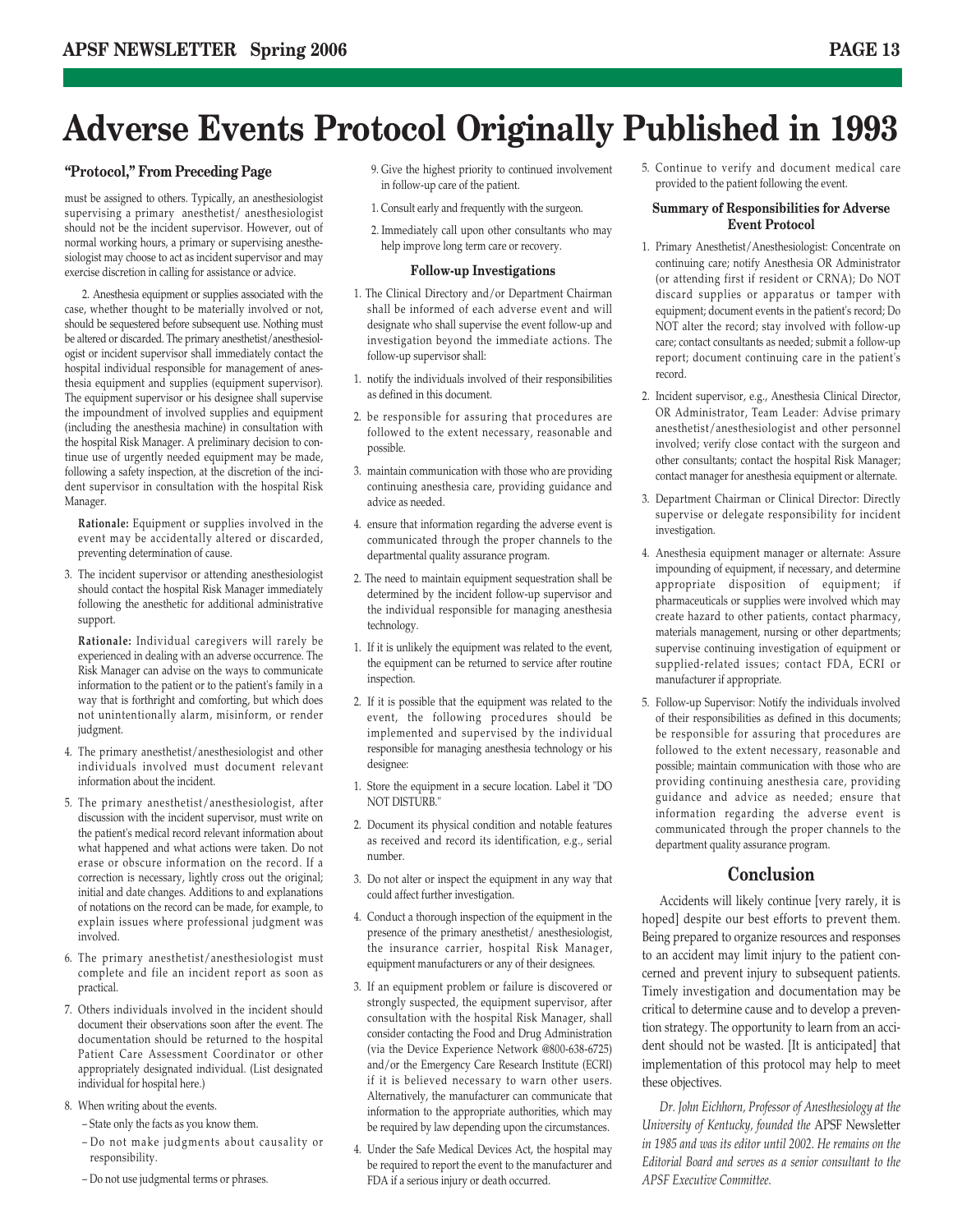### **Dear SIRS**

# **Channeling Causes Concern**

**S** AFETY **I** NFORMATION **R** ESPONSE **S** YSTEM



*Michael Olympio, MD, Chair of the APSF Committee on Technology and Co-Founder of the Dear SIRS Initiative.*

**Dear SIRS** refers to the **Safety Information Response System**. The purpose of this column is to expeditiously communicate technology-related safety concerns raised by our readers, with input and responses from manufacturers and industry representatives. This process was developed by Drs. Michael Olympio, Chair of the Committee on Technology, and Robert Morell, Editor of this newsletter. Dr. Olympio is overseeing the column and coordinating the readers' inquiries and the responses from industry. **Dear SIRS** made its debut in the Spring 2003 issue.

#### **Dear SIRS:**

The APSF has received a report of a hypercarbic patient condition during the use of AMSORB® PLUS (Armstrong Medical Limited, Northern Ireland), detected through capnography and confirmed by arterial blood gas monitoring. After inspection, the clinician noted an outward completely white coloration of the absorbent, but a violet coloration of the absorbent channeled through the inner core. After exchange of the absorbent for a fresh container, the hypercarbia reportedly resolved. The clinician further believed that the product literature recommended that the canister be changed when the AMSORB® PLUS indicator completely turns to violet.

APSF recently reported the proceedings of a conference on absorbent desiccation,1 and there were no such reports of this situation at that conference. Considering the potential significance of this issue, we respectfully ask that Armstrong Medical Limited provide commentary on this report, for the benefit of our readership.

*Michael A. Olympio, MD Chair, Committee on Technology APSF*

1. Olympio, MA. APSF convenes conference on safety concerns of carbon dioxide absorbent desiccation. *APSF Newsletter* 2005;20:25, 27-29.

#### **In Response:**

#### **Dear SIRS,**

As the manufacturer of AMSORB® PLUS and as a corporate member of APSF, we need to clarify certain performance characteristics and conditions of use of our product. The Instructions for Use (IFU) state that capnography is the primary measurement of exhaustive state, and color is there for indication purposes only. Routine anesthetic monitoring should include  $FiCO<sub>2</sub>$  and expired  $CO<sub>2</sub>$ , as we consider this standard practice of anesthetic monitoring. Audio-visual alarms on the monitor, if enabled, will alert the clinician if FiCO<sub>2</sub> exceeds 5 mmHg and  $ETCO<sub>2</sub>$  exceeds 45 mmHg, for example.

We are not aware of any published literature (our own or independently published) that states that the canister be changed when the color has completely changed to violet. This would not make sense, as a completely color-changed canister of AMSORB® PLUS would be desiccated and be incapable of further absorption of  $CO<sub>2</sub>$ . It appears that since no coloration was observed on the exterior, then that material must have become too moist, preventing a color change or perhaps never had sufficient contact with  $CO<sub>2</sub>$  to cause the desiccation necessary for coloration. The reasons for this can be many and we would like an opportunity to look into this.

The IFU states that the canister should be changed when  $CO<sub>2</sub>$  breakthrough has reached FiCO<sub>2</sub> of 0.5% (or 5 mmHg), which may be associated with color penetrating to two-thirds the depth of the canister. AMSORB® PLUS has a unique color indicator which is intended to give a gradual and permanent color change, unlike soda limes which have a transient and reversible color change which depends on continuous contact with  $CO<sub>2</sub>$ . With soda lime you will see the color reverting back to white during periods of non-use; this material can become inadvertently desiccated and potentially dangerous when next exposed to anesthetic vapor. This issue is widely published and accepted.

The fact that a clinician experienced color coring/channeling with a completely white exterior is not something that we have come across before, as center coring is normally associated with some level of coloration on the exterior. AMSORB® PLUS color change is gradual and permanent and is intended to be visible throughout the material to a depth of two-thirds the height of the absorber canister before FiCO<sub>2</sub> exceeds  $0.5\%$  volume or 5 mmHg. What is described by the user may be related to fresh gas flow or particular absorber or user set-up, perhaps from retrograde gas flow during periods of nonuse, which is known to cause irregular coloration of AMSORB® PLUS. This would need more investigation and we would appreciate the opportunity to work on this.

If one uses soda lime, the coloration that you see is not related to desiccation. Conversely, there would be no color change to indicate desiccation, and this material could be sufficiently desiccated to degrade the anesthetic whilst simultaneously absorbing CO<sub>2</sub>. A common misconception of soda limes is that users believe that they will be alerted to desiccation by failure to absorb  $CO<sub>2</sub>$ ; however, we have done extensive work in our own laboratory, showing that a jumbo canister  $(2 \times 1 \text{ kg}$  trays) of completely desiccated soda lime will absorb a clinical loading of  $CO<sub>2</sub>$  for at least 1 hour. Published literature would support the contention that this material, once desiccated (inadvertently by fresh gas flow or as part of the normal dehydrating effects of  $CO<sub>2</sub>$  absorption) could degrade the anesthetic agent to carbon monoxide, formaldehyde, and other toxic chemicals. Armstrong Medical Limited has offered AMSORB® PLUS as an absorbent that is incapable of degrading the anesthetic agent, in any state of use.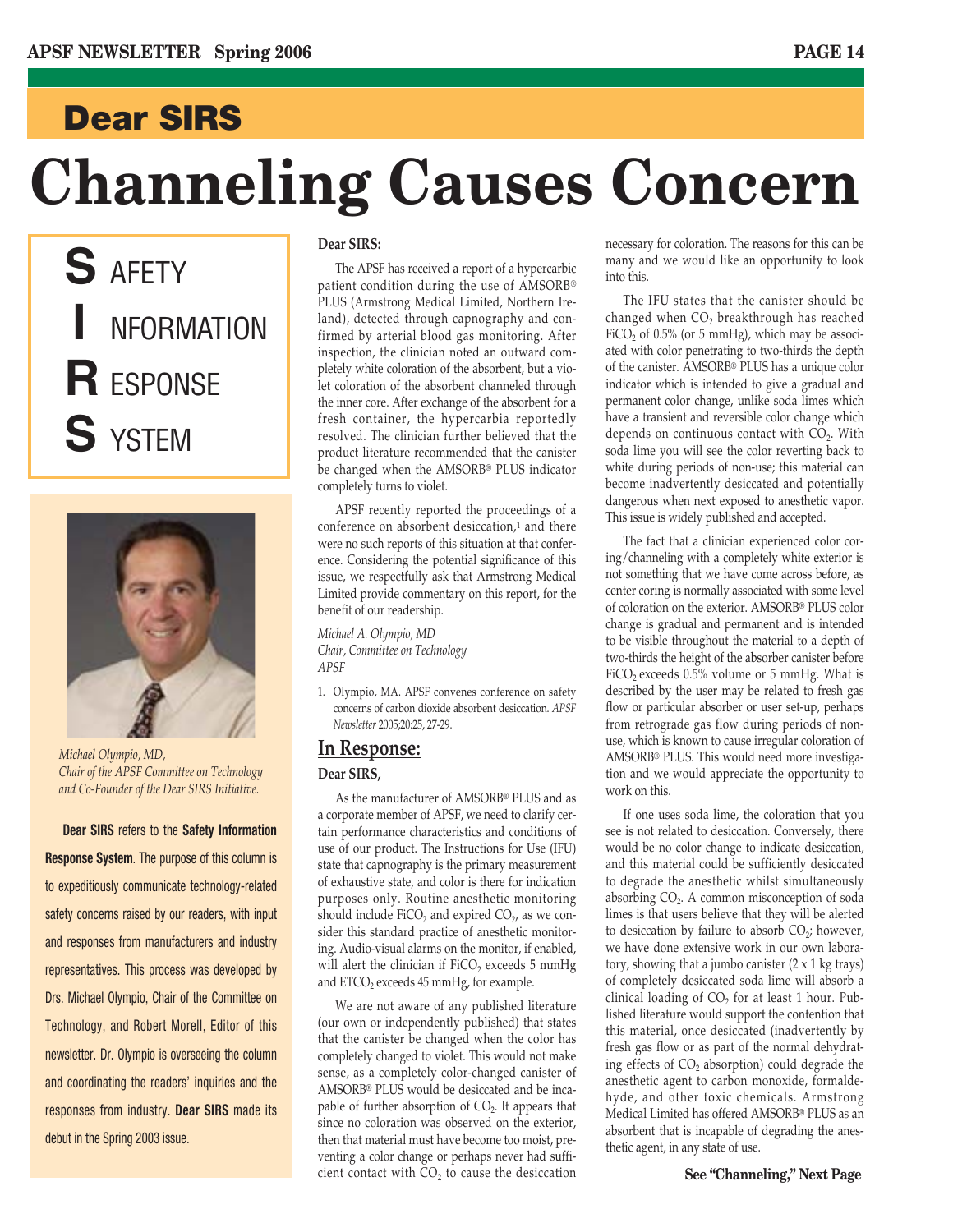## **Manufacturer Solicits Input on Coring Cases**

#### **"Channeling," From Preceding Page**

If any clinician with similar findings is willing to let us look into their channeling claims, then we can arrange for someone to discuss this more fully. In terms of performance problems in other hospitals, we keep in close contact with our distributors worldwide and, in respect to the United States, we are working through some user-specific and machine-specific characteristics in a small number of hospitals. Many of the issues are training related. Given our extensive experience with the characteristics of all commercially available absorbents, we suggest that capnography be used, regardless of which brand of absorbent is chosen.

Please feel free to contact us. Thank you.

*Dr. Ciarán Magee Technical Director Armstrong Medical Limited Wattstown Business Park Newbridge Road Coleraine BT52 1BS Northern Ireland T: 00 44 28 70356029 F: 00 44 28 70356875 e: c.magee@armstrongmedical.net w: www.armstrongmedical.net*

The information provided is for safety-related educational purposes only, and does not constitute medical or legal advice. Individual or group responses are only commentary, provided for

purposes of education or discussion, and are not statements of advice or the opinions of the APSF. It is not the intention of the APSF to provide specific medical or legal advice or to endorse any specific views or recommendations in response to the inquiries posted. In no event shall the APSF be responsible or liable, directly or indirectly, for any damage or loss caused or alleged to be caused by or in connection with the reliance on any such information.

### *Check out the APSF web site at www.apsf.org*



## **APSF Grant Application Deadline is June 19, 2006**

**Application Guidelines can be found in the previous issue (Winter 2005-2006) or online at www.apsf.org.**

**Important News**

### **New In-Service Kit Available for Malignant Hyperthermia Response**

#### *March 22, 2006*

*(Sherburne, NY)* - Coinciding with its 25th anniversary, the Malignant Hyperthermia Association of the United States (MHAUS), announces the availability of a new, stimulating way to prepare your OR for a malignant hyperthermia (MH) episode. MHAUS (www.mhaus.org) has produced a comprehensive In-service Kit, offering various tools to prepare the OR and PACU staff to recognize, treat, manage, and counsel patients and their families who are subject to this disorder.

MH is an inherited metabolic disorder of muscle, triggered by certain general (gas) anesthetics. If not recognized early enough, death may occur.

"The new In-Service Kit will be an MH recognition tool and corresponding plan of action," says Henry Rosenberg, MD, the President of MHAUS. "It offers medical professionals a thorough review in a convenient package."

The 2006 version includes an entertaining 26 minute video in DVD or VHS format, a mock drill and new information on dantrolene mixing, patient safety, and risk management, and the latest information on the molecular genetic basis for the disorder.

An information booklet with a quiz rounds out the kit, offering 1 CEU for nurses and 1 CME for physicians. The test and Certificate of Completion will soon be accessible at www.mhaus.org.

For more information please visit www.mhaus.org or call MHAUS at 607-674-7901.

#### **About MHAUS**

For the past 25 years, MHAUS, a not-for-profit organization, has been fulfilling its mission of eliminating death and disability from MH and similar disorders. The organization provides information and education in multiple formats either free or at a low cost. MHAUS has contributed to the understanding of this complex disorder through extensive data collection and support of scientific research.

Further information on the MH hotline, print, and internet-based education is available at www.mhaus.org or by calling 607-674-7901.

#### **Contact:**

Al Rothstein, MHAUS, (866) 636-3342, mhaus@rothsteinmedia.com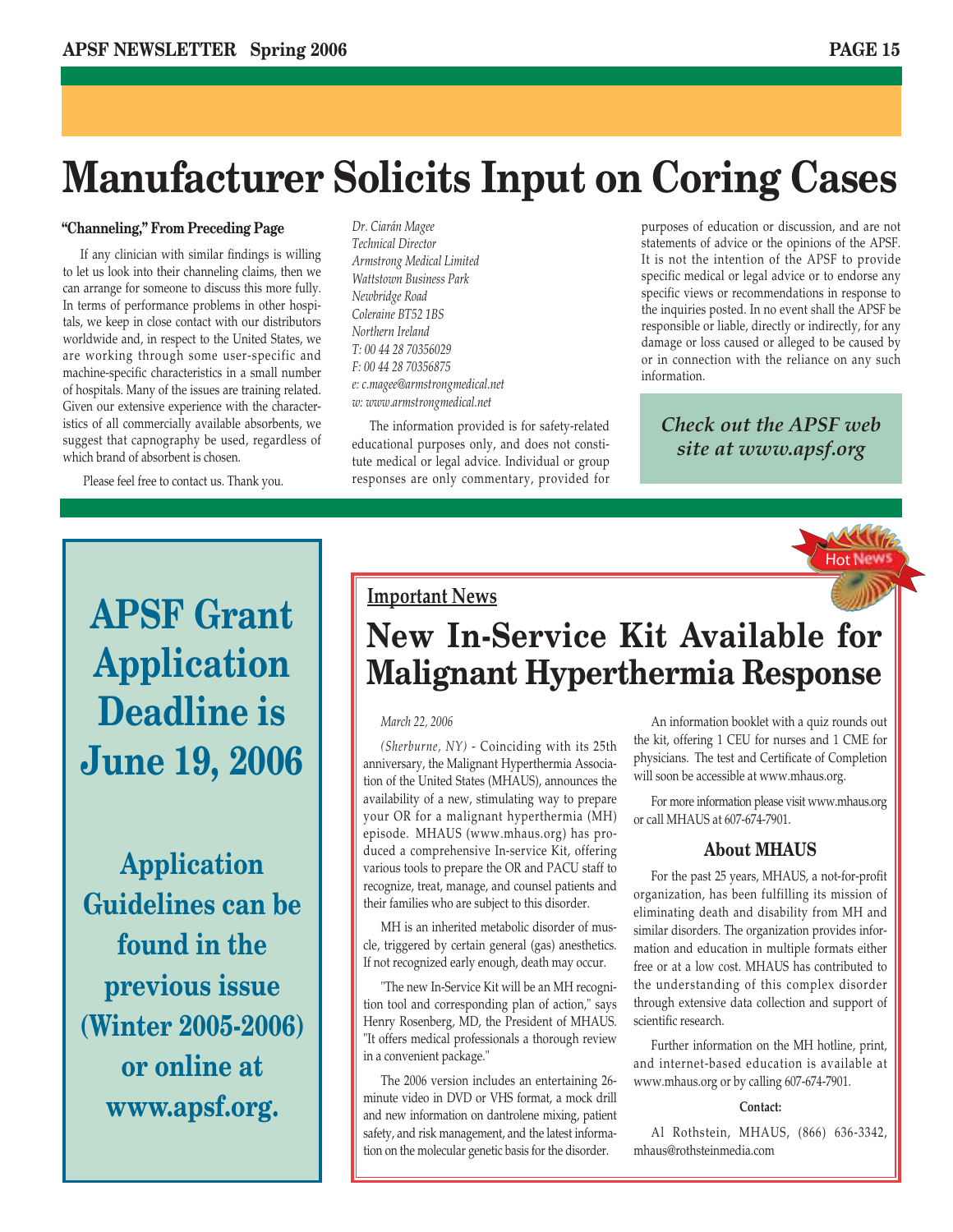## **The Relevance of Black Box Warnings**

#### *by Tricia A. Meyer, PharmD, MS, FASHP*

The black box warning placed on droperidol in 2001 reminded clinicians in the perioperative setting of the impact new labeling could have on healthcare facilities, practitioners, patients, and manufacturers. Information on the warning for droperidol was widely disseminated and discussed throughout the anesthesia community. However there are numerous drugs, several of which are of anesthetic interest, which also carry the Food and Drug Administration's (FDA's) black box warning that may be unknown to many clinicians. In addition, many patients undergoing surgical procedures may be currently taking one or more drugs with a black box warning. A recent study in 10 U.S. Health Maintenance Organizations showed that over 40% of ambulatory care patients were receiving at least 1 drug with a boxed warning.<sup>1</sup> The following is a brief review of FDA's process and a website that contains information on drugs that carry black box warnings.

The FDA requires manufacturers of prescription drugs to provide information on their risk in the contraindications, warnings, precautions, and/or adverse reactions sections of the labeling.2 Serious potential hazards of a drug, as determined by the FDA, may require the addition of a black box warning. There are no written criteria or guidelines as to which events cause the FDA to initiate a boxed warning.1,2 The Code of Federal Regulations, Title 21, Volume 4, defines and describes the need for a black box warning as:

Special problems, particularly those that may lead to death or serious injury, may be required by the Food and Drug Administration to be placed in a prominently displayed box. The boxed warning ordinarily shall be based on clinical data, but serious animal toxicity may also be the basis of a boxed warning in the absence of clinical data. If a boxed warning is required, its location will be specified by the Food and Drug Administration. The frequency of these serious adverse reactions and, if known, the approximate mortality and morbidity rates for patients sustaining the reaction, which are important to safe and effective use of the drug, shall be expressed as provided under the "Adverse Reactions"' section of the labeling.3

The black box warning indicates the FDA's highest level of risk on available prescription medications.1,3 The black box appears not only on the package insert but also on promotional material. However, package inserts are lengthy, difficult to read, and are not always readily available to the prescriber. There are over 300 products that carry a black box warning.4 A 1998 study found 6 criteria that appeared to influence the FDA's decision on

black box warning for drug products.2,5 The research team found that a warning may:

- Identify a drug-associated adverse event that can be prevented through monitoring and intervention
- Identify specific patients for whom the treatment is particularly dangerous
- Advise that the risks of treatment may outweigh the benefits
- Identify a potentially harmful drug interaction or describe critical dosing information
- State that the drug should be administered only by a specially trained health care practitioner or in a special setting
- Caution that the method of drug administration requires exceptional care.2,5

Prior to a drug being launched, the FDA reviews and carefully scrutinizes adverse events that occur during the research phase. An adverse event is any undesirable experience a patient has using a medical product. Serious adverse events, which are the ones FDA is interested in, include death, life-threatening situations, initial or prolonged hospitalization, and situations requiring medical intervention to prevent permanent damage, disability, and congenital anomaly. Congenital anomalies include birth defects, miscarriage and stillbirth, or birth with cancer or some other serious disease.7 If the drug trials report serious and unexpected drug events, then the FDA will make a decision to continue the studies and/or approve the drug.

Many times serious or life-threatening adverse events (reported through adverse drug reports (ADRs) are discovered only after a drug has been on the market for years. These serious side effects

surface as the drug is more widely used or is prescribed for off-label uses. The research studies performed prior to approval may not find the adverse effects that occur long after the drug is discontinued or that occur only after years of continuous or chronic use. In 1 study, only half of newly discovered serious ADRs were identified and documented within 7 years after drug approval.<sup>6</sup> These risks may appear to be life-threatening, or they may appear to be less serious. At this point, the FDA and the drug's sponsor will review new, emerging safety information to determine if there is a true safety issue related to the drug and if regulatory or other action is needed. Once an adverse event or product problem is identified, the FDA can take any of the following actions:

- Labeling Changes Adverse events often prompt the FDA to require the manufacturer to add new information to the product's package insert.
- Boxed Warnings are reserved for the most serious adverse events. The FDA can require that warnings be placed in a prominent position on the product's packaging to ensure its continued safe use.
- Product Recalls and Withdrawals are among the most serious actions the FDA can advise a company to take. Recalls involve the firm's removal of a product from the market and may require taking the product off the market permanently.
- Medical and Safety Alerts are used to provide important safety information about a product to health professionals, trade, and media organizations.

#### **See "Black Box," Page 18**

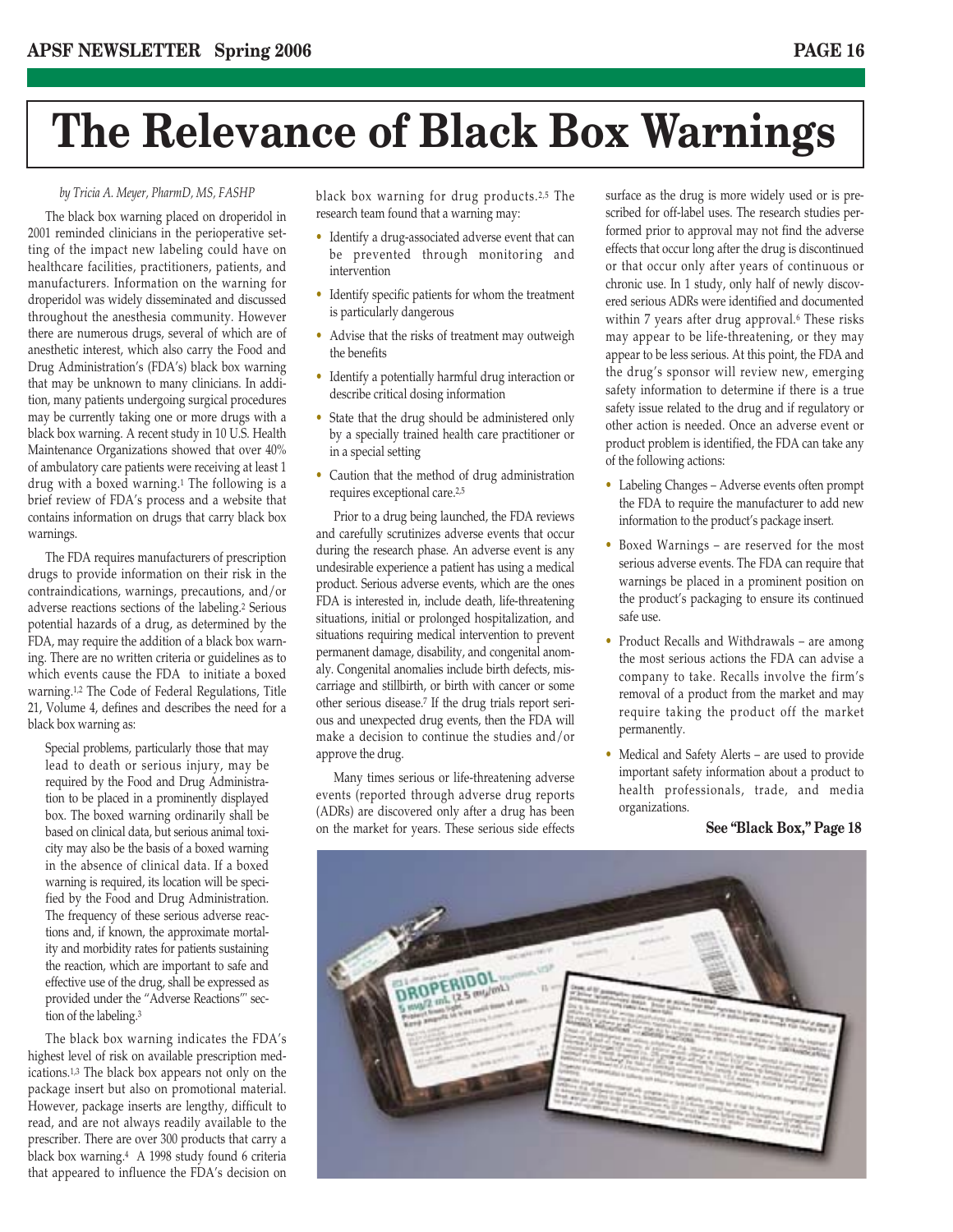

### **Community Donors**

(includes Anesthesia Groups, Individuals, Specialty Organizations, and State Societies)

**Grand Sponsor (\$5,000 and higher)** American Association of Nurse Anesthetists Asheville Anesthesia Associates Florida Society of Anesthesiologists Indiana Society of Anesthesiologists Iowa Society of Anesthesiologists Krishnarao V. R. Pinnamaneni, MD Robert K. Stoelting, MD

**Sustaining Sponsor (\$2,000 to \$4,999)**

Alabama State Society of Anesthesiologists American Academy of Anesthesiologist Assistants Anesthesia Associates of Massachusetts Anesthesia Consultants Medical Group Anesthesia Resources Management Arizona Society of Anesthesiologists Nassib G. Chamoun Georgia Society of Anesthesiologists Madison Anesthesiology Consultants Massachusetts Society of Anesthesiologists Michigan Society of Anesthesiologists Minnesota Society of Anesthesiologists Frank Moya Charitable Foundation Ohio Society of Anesthesiologists Old Pueblo Anesthesia Group Pennsylvania Society of Anesthesiologists Society of Cardiovascular Anesthesiologists Tennessee Society of Anesthesiologists **Contributing Sponsor (\$750 to \$1,999)** Academy of Anesthesiology

Affiliated Anesthesiologists, Inc. American Association of Oral and Maxillofacial **Surgeons** American Society of Critical Care Anesthesiologists J. Jeffrey Andrews, MD Anesthesia Associates of Northwest Dayton, Inc. Arkansas Society of Anesthesiologists

Association of Anesthesia Program Directors Sorin J. Brull, MD Capital Anesthesiology Association Frederick W. Cheney, MD Connecticut State Society of Anesthesiologists Jeffrey B. Cooper, PhD Steve F. Croy, MD David M. Gaba, MD John H. Eichhorn, MD Illinois Society of Anesthesiologists Kentucky Society of Anesthesiologists John W. Kinsinger, MD Thomas J. Kunkel, MD Rodney C. Lester, CRNA Edward R. Molina-Lamas, MD Madison Anesthesiology Consultants Maine Society of Anesthesiologists Maryland Society of Anesthesiologists Michiana Anesthesia Care Missouri Society of Anesthesiologists Robert C. Morell, MD Nebraska Society of Anesthesiologists John B. Neeld, MD Northwest Anesthesia Physicians Neshan Ohanian, MD Nurse Anesthesia of Maine Oklahoma Society of Anesthesiologists Oregon Society of Anesthesiologists Oregon Anesthesiology Group Physician Anesthesia Service Pittsburgh Anesthesia Associates Santa Fe Anesthesia Specialists Society of Academic Anesthesia Chairs Society for Ambulatory Anesthesia Society of Neurosurgical Anesthesia and Critical Care Society for Pediatric Anesthesia Stockham-Hill Foundation Texas Society of Anesthesiologists Drs. Mary Ellen and Mark Warner

Washington State Society of Anesthesiologists Wisconsin Society of Anesthesiologists Sean S. Adams, MD Robert Barth, MD Robert A. Caplan, MD Melvin A. Cohen, MD Stuart M. Cohen, MD Dr. David Clement Paula A. Craigo, MD Glenn E. DeBoer John DesMarteau, MD Norig Ellison, MD Jan Ehrenwerth, MD Basim I. Elhabashy, MD B. L. Friedberg, MD Thomas R. Farrell, MD Ian Gilmour, MD Barry M. Glazer, MD William D. Heady, CRNA James S. Hicks, MD Victor J. Hough, MD Robert E. Johnstone, MD Bettylou Koffel Scott D. Kelley, MD Alan P. Marco, MD John P. McGee, MD

**Sponsor (\$100 to \$749)**

California Society of Anesthesiologists Cardiothoracic Anesthesia Associates Cardiovascular Anesthesia, LLC Colorado Society of Anesthesiologists Georgia Anesthesia Associates Griffin Anesthesia Associates Dr. and Mrs. Glen E. Holley Howard E. Hudson, Jr., MD Independence Anesthesia, Inc. Indianapolis Society of Anesthesiologists Daniel J. Klemmedson, DDS, MD Kansas Society of Anesthesiologists Medical Anesthesiology Consultants Corporation Mississippi Society of Anesthesiologists Roger A. Moore, MD

Ervin Moss, MD New Hampshire Society of Anesthesiologists New Jersey State Society of Anesthesiologists New Mexico Society of Anesthesiologists L. Charles Novak, MD Mark S. Noguchi, CRNA Denise O'Brien, RN Michael A. Olympio, MD Pennsylvania Association of Nurse Anesthetists Physician's Accounts Receivable Mukesh K. Patel, MD Gaylon K. Peterson, MD Physician Specialists in Anesthesia Richard C. Prielipp, MD Rhode Island Society of Anesthesiologists Henry Safford, CRNA Muthia Shanmugham, MD Society for Technology in Anesthesia South County Anesthesia Association The Woodlands Anesthesia Association University of Maryland Anesthesiology Associates Utah Society of Anesthesiologists Vermont Society of Anesthesiologists Virginia Society of Anesthesiologists Matthew B. Weinger, MD West Virginia Association of Nurse Anesthetists West Virginia Society of Anesthesiologists Dr. and Mrs. Wetchler, MD Lawrence Wobbrock, JD West River Anesthesiology Consultants **In Memoriam** In memory of Leroy D. Vandam, MD (Dr. and

Mrs. George Carter Bell) In memory of Gale E. Dryden, MD (J.K. Boyce) In memory of Robert M. Chapman, MD (Texas Society of Anesthesiologists) In memory of Marta O. Corral, MD (Texas Society of Anesthesiologists)

*Note: Donations are always welcome. Send to APSF; c/o 520 N. Northwest Highway, Park Ridge, IL 60068-2573 (Donor list current through April 6, 2006)*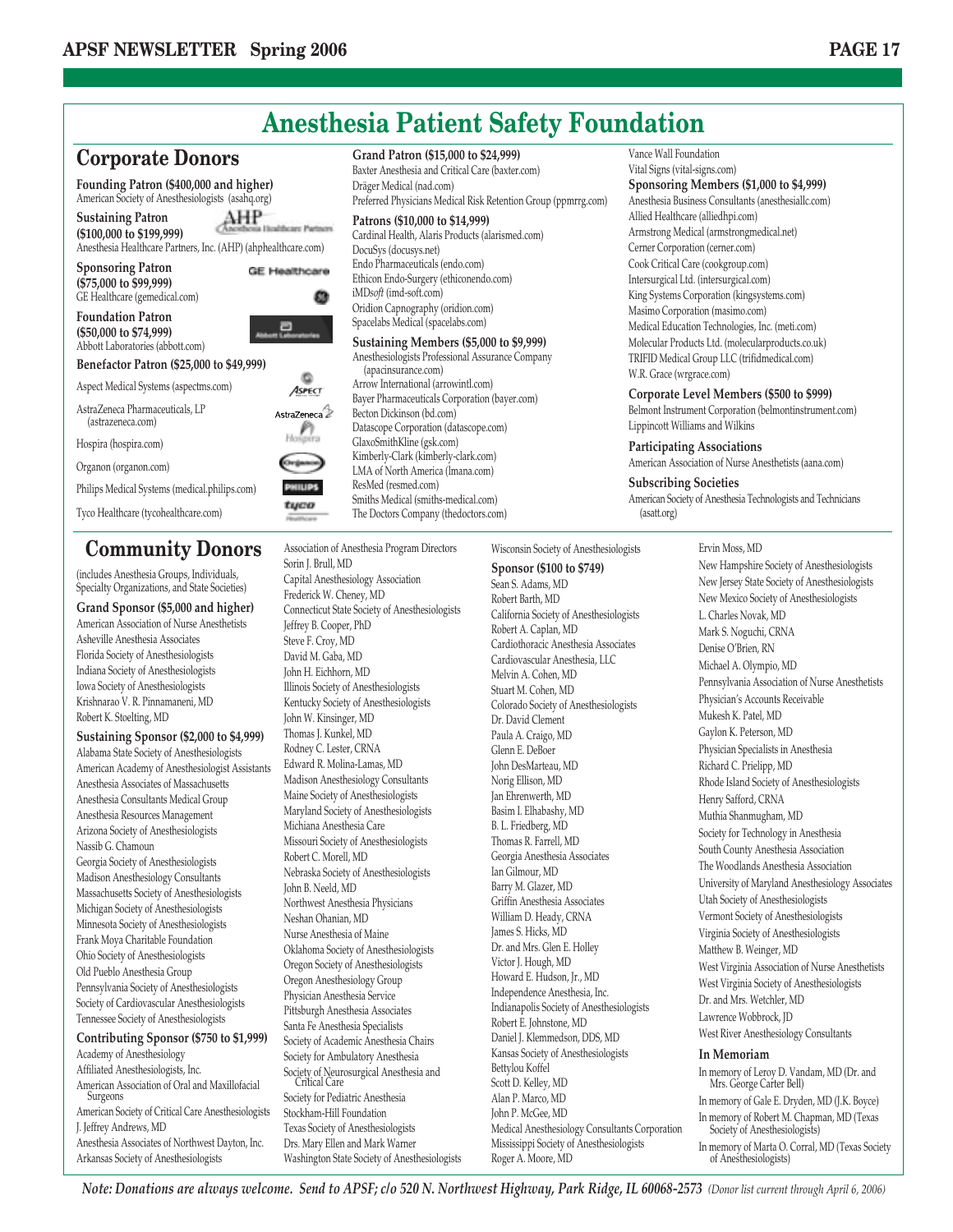### **Letter To the Editor: Supplemental Oxygen is Appropriate**



*To the Editor:*

The recent letter to the editor by Drs. Stemp and Ramsay (Winter 2005-2006, page 80) sought to highlight how the administration of supplemental oxygen might mask the detection of hypoventilation. This occurs because when supplemental oxygen is administered (creating a higher fractional inspired concentration of oxygen) a greater degree of hypoventilation (on the order of  $0.5 - 1$  L/min) must take place prior to hypoxemia occurring. All good clinicians know, however, that oxygenation and ventilation should be monitored separately and by different means. Relying on, or even using, hypoxemia as detected by pulse oximetry to monitor and detect hypoventilation reminds me of the days when we used the EKG (or even a precordial stethoscope!) to detect hypoxemia by the onset of bradycardia. Anyone who remembers those days has an added appreciation of the value of pulse oximetry and the reduced stress levels it creates for patients and anesthesia providers alike. The fact that supplemental oxygen delays the onset of hypoxemia even if patients are hypoventilating should be taught and appreciated by all clinicians administering sedation or anesthesia. However, I disagree with the interpretation of this fact by Drs. Stemp and Ramsey. Indeed this is why supplemental oxygen should be given to most if not all patients undergoing sedation or anesthesia. Administering supplemental oxygen

will lower the incidence and/or severity of hypoxemia even in the presence of hypoventilation, which is expected and common in patients undergoing sedation. Since it is hypoxemia and not hypercarbia that most often precipitates or is associated with severe negative outcomes in sedation settings, avoiding hypoxemia is imperative. I believe that allowing hypoxemia to occur or advocating that steps taken to reduce hypoxemia may be counterproductive, as Drs. Stemp and Ramsay argue, is misguided. Their contention at best recognizes that, all too often, some clinicians do resort to using pulse oximetry as the sole monitor of breathing. This practice should not, however, be condoned. Clinicians should always monitor minute ventilation by one or more means independently of oxygenation, and never rely on pulse oximetry as the monitor of ventilatory status. Various means can be used to assess ventilation independent of oxygenation and include assessments of the patient's responsiveness, respiratory rate, rate and pattern of abdominal and thoracic excursion, the need for and effect of a gentle jaw thrust, and capnography, which is inexpensive and greatly underutilized in many sedation settings.

*Peter Bailey, MD Rochester, NY*

## **Clinicians Should Understand Warnings**

#### **"Black Box," From Page 16**

Most drugs, prescriptions and non-prescription, have risks associated with their use. Prescribers must consider these risks and the drug's benefits when determining drug therapy for the patient. The boxed warning of a drug has been considered by some courts as adequate warning to prescribers of a drug's risk, and therefore protects the manufacturer from product liability.2 Understanding black box warnings for drugs may help the clinician evaluate the optimal drug regimen for patients. The Drug Information Center under the direction of Joyce Generali MS, RPh, at Kansas University Medical Center has a helpful and easy to use web page to provide black box warning information: www.formularyproductions.com/master/showpag e.php?dir=blackbox&whichpage=238.

The drugs are categorized by a comprehensive list, alpha index, and by therapeutic class. It is very

difficult for clinicians to keep informed of the many black box warnings. This website can help inform practitioners on current and important drug safety information.

*Dr. Meyer is Director of the Department of Pharmacy and an Assistant Professor in the Department of Anesthesiology at Texas A&M College of Medicine, Scott and White Healthcare System, Temple, TX. She is also a member of the APSF Committee on Education and Training.*

#### **References**

- 1. Wagner AK, Chan KA, Dashevsky I, et al. FDA drug prescribing warnings: is the black box half empty or half full? Pharmacoepidemiol Drug Saf Epub: 18 Nov 2005. Available at: http://www3.interscience.wiley.com/cgibin/fulltext/112141666/PDFSTART. Accessed February 10, 2006.
- 2. Beach JE, Faich GA, Bormel FG, Sasinowski FJ. Black box warnings in prescription drug labeling: results of a survey of 206 drugs. *Food Drug Law J* 1998;53:403-11.
- 3. Code of Federal Regulations. Title 21: Food and Drugs. Volume 4, Part 201.57(e). Available at: http://a257.g.akamaitech.net/7/257/2422/14mar20010 800/edocket.access.gpo.gov/cfr\_2002/aprqtr/pdf/21cfr 201.57.pdf. Accessed February 10, 2006.
- 4. Generali J. Drugs with Black Box Warnings. Kansas University Medical Center: Drug Information Center. http://www.formularyproductions.com/master/showpage.php?dir=blackbox&whichpage=238. Accessed February 2, 2006.
- 5. Traynor K. Safety of newly approved drugs questioned. *Am J Health-Syst Pharm* 2002;59:1147.
- 6. Lasser KE, Allen PD, Woolhandler SJ, et al. Timing of new black box warnings and withdrawals for prescription medications. *JAMA* 2002;287:2215-20.
- 7. MedWatch: The FDA Safety Information and Adverse Event Reporting Program. U.S. Food and Drug Administration. Available at: www.fda.gov/medwatch/index.html. Accessed February 10, 2006.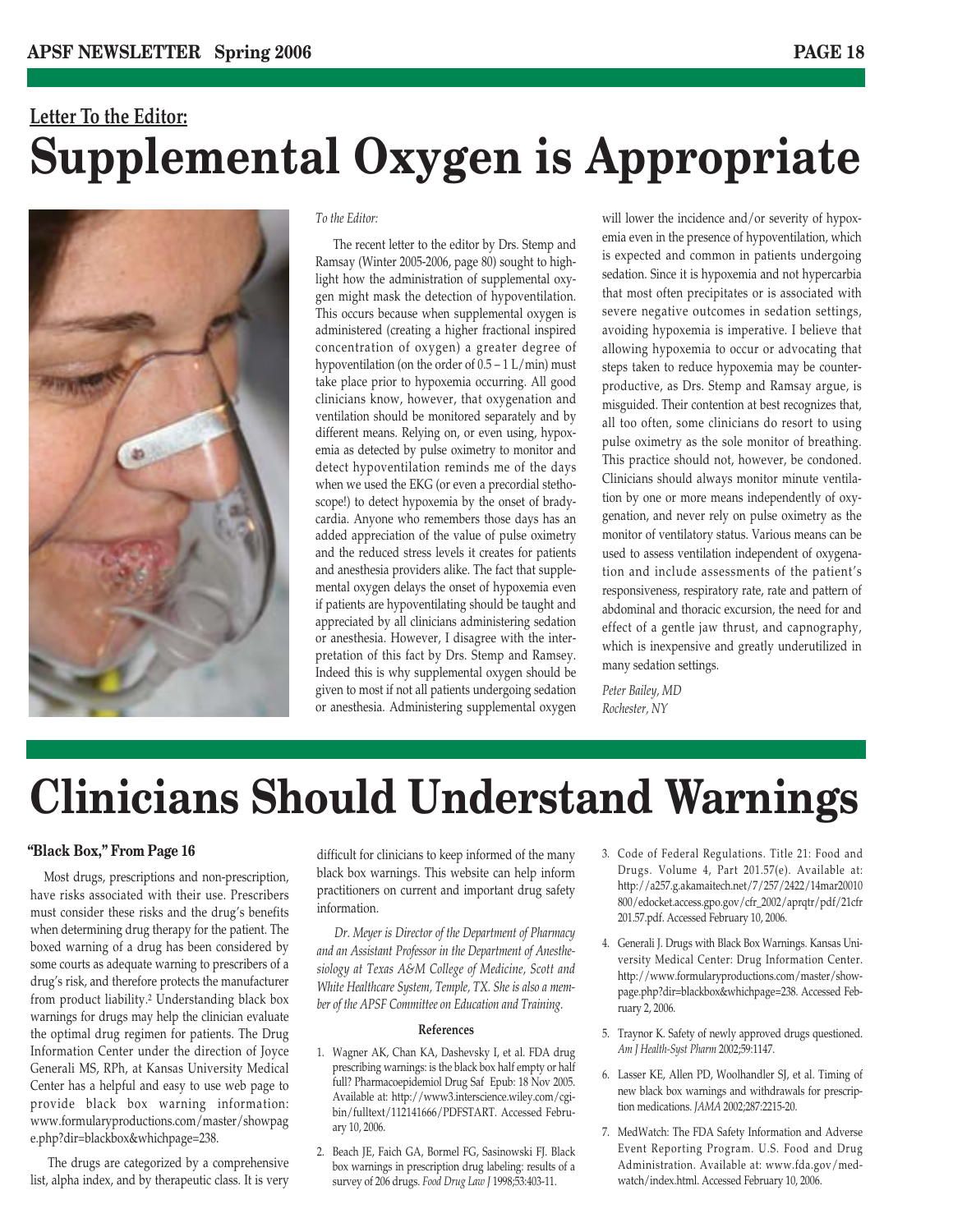### **Letter to the Editor: Radiation Prevents Presence in Room**

The issue of an anesthesiologist's physical presence, or lack of, in the radiology suite raised by Timothy W. Martin is addressed by the ASA's *"Standard for Basic Monitoring"*<sup>1</sup> both in general and in particular. In the introductory paragraph, the Standard states that, "In certain rare or unusual circumstances, 1) some of these methods of monitoring may be clinically impractical," and "Brief interruptions of continual monitoring may be unavoidable." The Standard then goes on to describe the actions that the anesthesiologist should take under these circumstances. This statement should in general adequately cover the situation of brief absences during radiation treatment.

Under STANDARD I (Presence in the room)<sup>2</sup> in the section described as OBJECTIVE, the second sentence specifically addresses radiation therapy and what actions should be taken if the anesthesia personnel have to leave the room because of the radiation hazard to personnel. This covers the situation in radiation therapy in particular.

However, several other issues are also raised. The first is that state law, if it forbids the presence of any other person in the room during radiation therapy as it does in Maine,3 will pre-empt any standard from a professional organization. A standard only represents an opinion, albeit one with the force of a national organization, and thus is a lower ranking document. If you disagree with state law, you can work to change it, but until that time you must work with the tools that are available to make the procedure as safe as possible within those constraints. If you feel that the situation is so unsafe that therapy should not be administered, it should be because of other correctable issues, not just because of a standard that is in conflict with state law.

These 2 elements show that the ASA Standards for Basic Monitoring do not need revision as they already adequately cover the situation.

Bernard C. DeLeo, MD,4 raises a similar issue concerning the presence of anesthesia personnel present in the scanner during MRIs. He feels that anesthesia personnel should be actually in the magnet room, though an informal survey at a refresher course suggests that 50% of the attendees feel this is not required.4

Timothy Martin's letter raises the question, is the important issue actually being "in the room" or being able "to see" the patient, even if it is through shielded glass or via a video camera? Ironically, when a pediatric patient is in the scanner tube, all bundled up, you cannot see anything of the patient except the anesthesia reservoir bag (if the patient has a "contained" airway and is breathing spontaneously) even if you are in the in the magnet. You are totally dependent on your monitoring for any quantitative information on what is happening.

Perhaps the requirement for a physical presence (apart from the need to be there to actually administer the anesthesia) arose in part because in the early days of anesthesia, monitoring was pretty much limited to what you could hear, sees, feel, or smell. With traditional monitors and other newer modalities of monitoring, all amenable to signal processing, physical proximity to the patient may be less of an issue (assuming the ability to intervene at short notice) provided that you can still "see." Mark Warner, MD, during the Rovenstine Lecture at the 2005 ASA in Atlanta challenged the audience to look for new ways to deliver anesthesia care. Maine Medical Center (Portland, Maine) has just introduced E-Care whereby an intensive care physician is available for consultation for patients at a remote location.

Could the same scenario potentially happen for anesthesia, with the clinician being present electronically rather than physically?

*Richard M. Flowerdew, MB Portland, ME* 

#### **References**

- 1. Martin TW. Radiation therapy removes anesthesia provider from the treatment room. *APSF Newsletter* 2005;20:57.
- 2. Standards for Basic Anesthetic Monitoring. Park Ridge, IL: American Society of Anesthesiologists, Inc., 1986, Amended 2005. Available at: http://www.asahq.org/ publicationsAndServices/standards/02.pdf. Accessed March 16, 2006.
- 3. Therapeutic Radiation Machines. 10-144A CMR 220 (August 1, 2001). Part X. Section 6R(6). Available at: http://mainegov-images.informe.org/dhhs/eng/ rad/pdffiles/rules/Part%20X%20Therapeutic%20Radiation%20Machines.pdf. Accessed March 17, 2006.
- 4. DeLeo BC. MRI monitoring done with in room. *APSF Newsletter* 2005;20:57.

### **APSF Announces a New Patient Safety Initiative:**

#### **Safety During Patient-Controlled Analgesia (PCA)**

The October 13, 2006, APSF Board of Directors Workshop will address issues of drug-induced depression of ventilation during PCA and potential opportunities to recognize at-risk patients via clinical evaluation and monitoring of oxygenation and ventilation.



### **ANESTHESIA PATIENT SAFETY FOUNDATION CORPORATE ADVISORY COUNCIL**

#### **George A. Schapiro, Chair**

| Elizabeth Holland Abbott Laboratories     |                     |
|-------------------------------------------|---------------------|
|                                           | Partners            |
| Nassib G. Chamoun Aspect Medical Systems  |                     |
| William Floyd Aspect Medical Systems      |                     |
| David Goodale, PhD, DDSAstraZeneca        |                     |
|                                           | Pharmaceuticals LP  |
| Stanley Horton, PhD Bayer Pharmaceuticals |                     |
| Raul A. Trillo, MDBaxter Anesthesia and   |                     |
|                                           | Critical Care       |
| Michael S. Ferrara Becton Dickinson       |                     |
| Tim Vanderveen Cardinal Healthcare        |                     |
| Thomas W. Barford Datascope Corporation   |                     |
| Robert Clark Dräger Medical, Inc.         |                     |
| Brian Mulnix  Endo Pharmaceuticals        |                     |
| Paul A. Baumgart GE Healthcare            |                     |
| Tim Hagerty Hospira                       |                     |
| Steven C. Mendell LMA of North America    |                     |
| Bert de Jong, MD Organon                  |                     |
| Maria Shepherd Oridion                    |                     |
| Walter Huehn Philips Medical Systems      |                     |
| Edward C. MillsPreferred Physicians       |                     |
|                                           | <b>Medical Risk</b> |
|                                           | Retention Group     |
| Ron Richard ResMed                        |                     |
| Andrew Rose Smiths Medical                |                     |
| Joseph Davin Spacelabs                    |                     |
| Ann S. Lofsky, MD The Doctors Company     |                     |
| William T. Denman, MD Tyco Healthcare     |                     |
|                                           |                     |
| Abe Abramovich                            |                     |
| Casey D. Blitt, MD                        |                     |
| Robert K. Stoelting, MD                   |                     |
|                                           |                     |